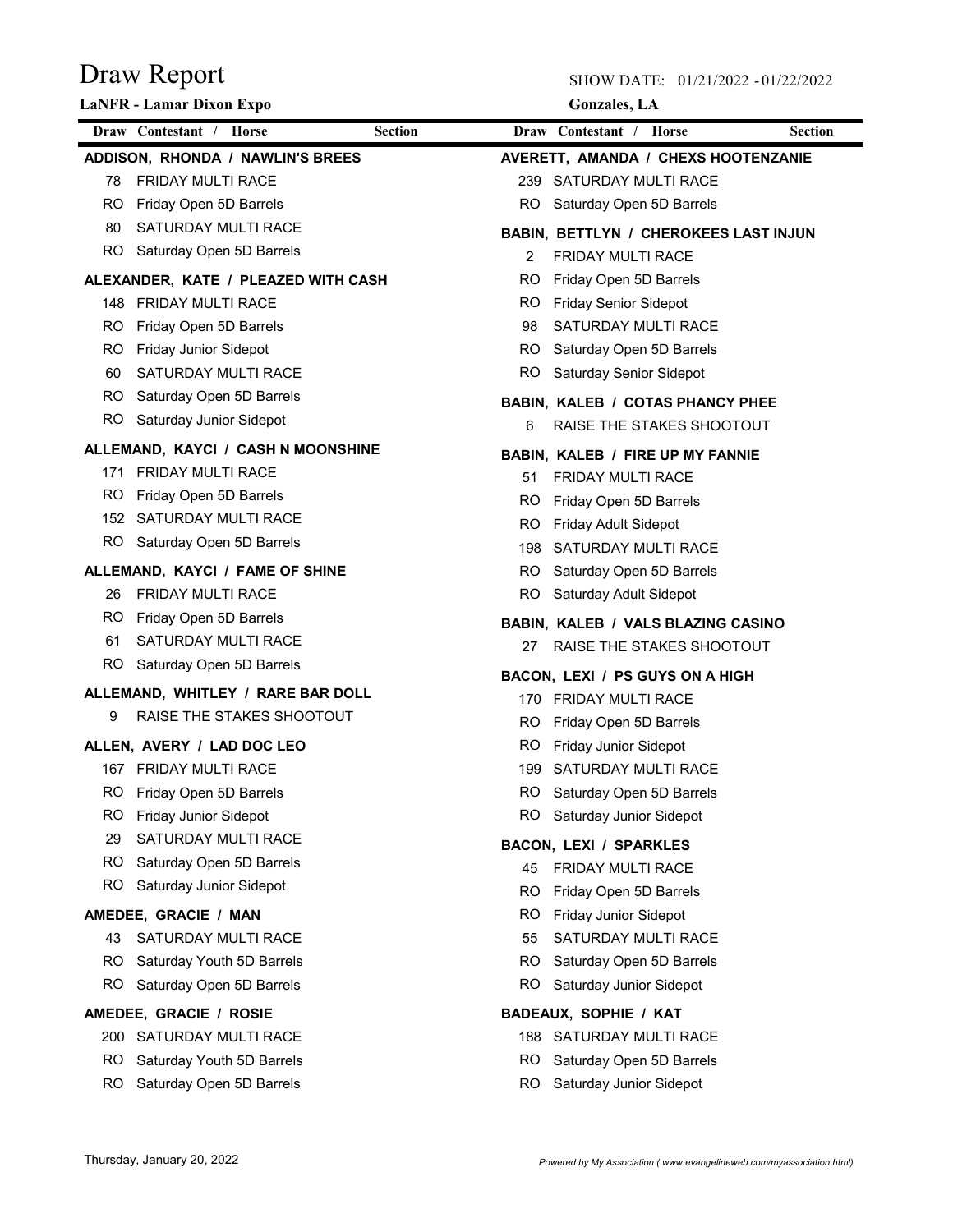|     | <b>LaNFR</b> - Lamar Dixon Expo              |                |           | <b>Gonzales</b> , LA                    |                |
|-----|----------------------------------------------|----------------|-----------|-----------------------------------------|----------------|
|     | Draw Contestant / Horse                      | <b>Section</b> |           | Draw Contestant / Horse                 | <b>Section</b> |
|     | <b>BADEAUX, SOPHIE / SAMSON</b>              |                |           | BERRY, EMMA / HY ROCKIN RUBY            |                |
| 45  | SATURDAY MULTI RACE                          |                |           | 102 FRIDAY MULTI RACE                   |                |
|     | RO Saturday Open 5D Barrels                  |                | RO.       | Friday Open 5D Barrels                  |                |
|     | RO Saturday Junior Sidepot                   |                | RO.       | Friday Junior Sidepot                   |                |
|     | BARRAS, CHARLEIGH / LM I DANCE FOR CASE      |                | 13        | <b>KK Qualifier</b>                     |                |
| 11  | <b>FRIDAY MULTI RACE</b>                     |                | RO.       | Saturday Open 5D Barrels                |                |
|     | RO Friday Open 5D Barrels                    |                | RO.       | Saturday Junior Sidepot                 |                |
|     | RO Friday Junior Sidepot                     |                |           | BITTER, KELSEY / VF BORN TA MAKE CASH   |                |
| 11  | <b>SATURDAY MULTI RACE</b>                   |                |           | 174 FRIDAY MULTI RACE                   |                |
|     | RO Saturday Open 5D Barrels                  |                | RO.       | Friday Open 5D Barrels                  |                |
|     | RO Saturday Junior Sidepot                   |                |           | 175 SATURDAY MULTI RACE                 |                |
|     | <b>BARRAS, CHARLEIGH / MOONSHINE NONSTOP</b> |                |           | RO Saturday Open 5D Barrels             |                |
|     | 121 FRIDAY MULTI RACE                        |                |           | BITTER, KELSEY / WILD THING             |                |
|     | RO Friday Open 5D Barrels                    |                | 74        | <b>FRIDAY MULTI RACE</b>                |                |
| RO. | <b>Friday Junior Sidepot</b>                 |                | RO.       | Friday Open 5D Barrels                  |                |
|     | 134 SATURDAY MULTI RACE                      |                | 95        | SATURDAY MULTI RACE                     |                |
|     | RO Saturday Open 5D Barrels                  |                | RO.       | Saturday Open 5D Barrels                |                |
|     | RO Saturday Junior Sidepot                   |                |           | BLACK, APRIL / KINGS EASTER NUGGETT     |                |
|     | BARRAS, CHARLEIGH / SL MISS PEPPY KATE       |                | 40        | SATURDAY MULTI RACE                     |                |
|     | 216 FRIDAY MULTI RACE                        |                | RO.       | Saturday Open 5D Barrels                |                |
| RO. | Friday Open 5D Barrels                       |                |           | RO Saturday Senior Sidepot              |                |
| RO. | <b>Friday Junior Sidepot</b>                 |                |           | BLACKWELL, SHERI / CHARLIE BROWN        |                |
|     | 249 SATURDAY MULTI RACE                      |                | 201       | <b>FRIDAY MULTI RACE</b>                |                |
|     | RO Saturday Open 5D Barrels                  |                | RO.       | Friday Open 5D Barrels                  |                |
|     | RO Saturday Junior Sidepot                   |                | RO.       | <b>Friday Senior Sidepot</b>            |                |
|     | BEGNAUD, MICHELLE / LR U GOTTA BE KIDDIN     |                | 221       | SATURDAY MULTI RACE                     |                |
|     | 133 SATURDAY MULTI RACE                      |                |           | RO Saturday Open 5D Barrels             |                |
|     | RO Saturday Open 5D Barrels                  |                |           | RO Saturday Senior Sidepot              |                |
|     | BEGNAUD, MICHELLE / MCCRAYS MEMORY           |                |           | BLACKWELL, SHERI / TIANYS TOESOFFLAMING |                |
|     | 237 SATURDAY MULTI RACE                      |                | 65        | FRIDAY MULTI RACE                       |                |
|     | RO Saturday Open 5D Barrels                  |                | RO.       | Friday Open 5D Barrels                  |                |
|     | BERGERON, RILEY / YOU'VE GOTTA FRIEND        |                | RO.       | <b>Friday Senior Sidepot</b>            |                |
|     | 182 FRIDAY MULTI RACE                        |                | 16        | SATURDAY MULTI RACE                     |                |
|     | RO Friday Open 5D Barrels                    |                | RO.       | Saturday Open 5D Barrels                |                |
|     | RO Friday Junior Sidepot                     |                |           | RO Saturday Senior Sidepot              |                |
|     | 143 SATURDAY MULTI RACE                      |                |           | BOATMAN, CRYSTAL / FRECKOLENA PEPTO     |                |
|     | RO Saturday Open 5D Barrels                  |                |           | 112 FRIDAY MULTI RACE                   |                |
| RO. | Saturday Junior Sidepot                      |                | RO.       | Friday Open 5D Barrels                  |                |
|     |                                              |                | 19        | SATURDAY MULTI RACE                     |                |
|     |                                              |                | <b>RO</b> | Saturday Open 5D Barrels                |                |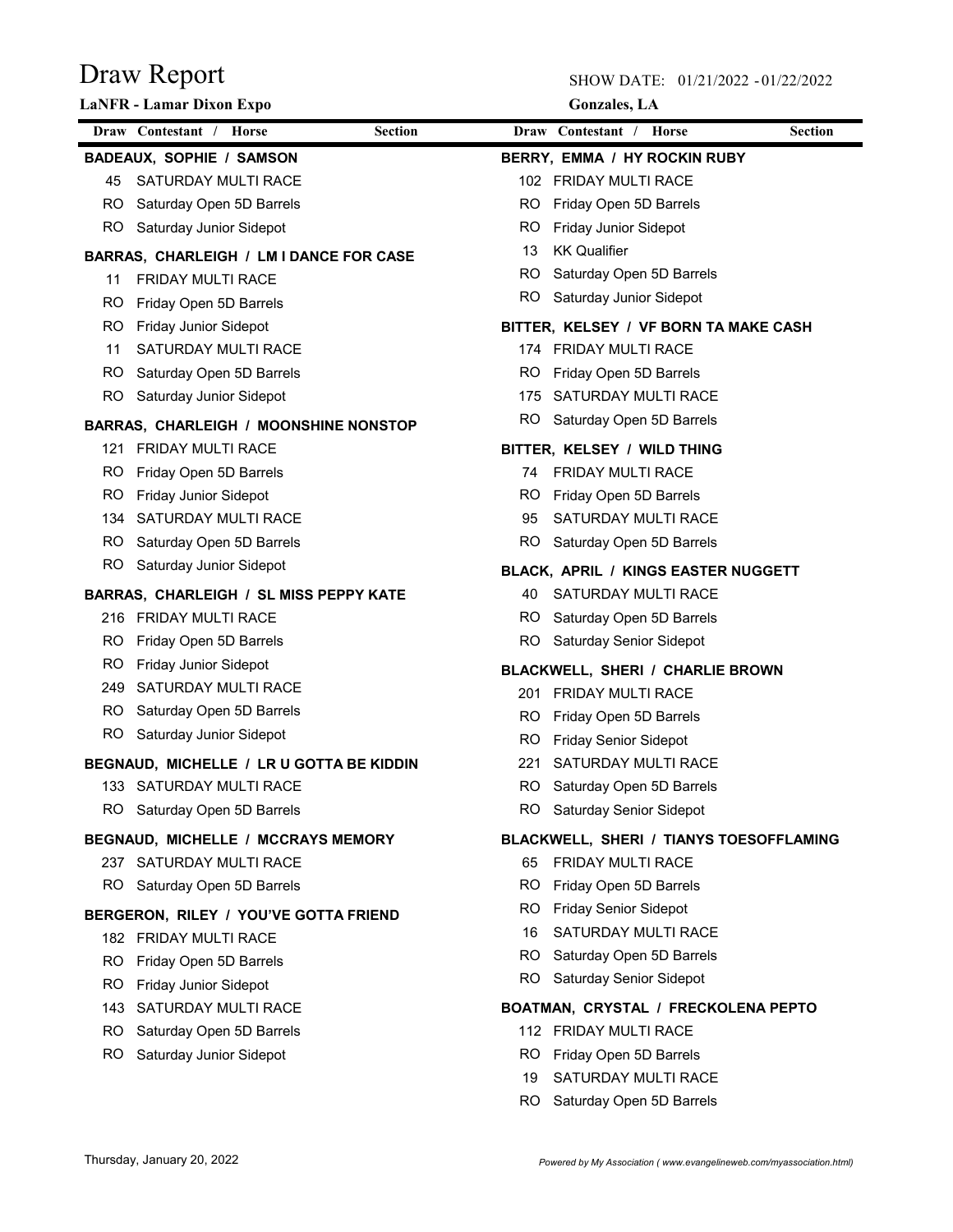|     | <b>LaNFR - Lamar Dixon Expo</b>               |                |     | <b>Gonzales</b> , LA                  |                |
|-----|-----------------------------------------------|----------------|-----|---------------------------------------|----------------|
|     | Draw Contestant / Horse                       | <b>Section</b> |     | Draw Contestant / Horse               | <b>Section</b> |
|     | <b>BOE, CONNIE / BELLALICIOUS</b>             |                |     | <b>BROWN, CYDNEY / BELLES</b>         |                |
|     | 184 SATURDAY MULTI RACE                       |                |     | 194 FRIDAY MULTI RACE                 |                |
|     | RO Saturday Open 5D Barrels                   |                | RO. | Friday Open 5D Barrels                |                |
|     | RO Saturday Senior Sidepot                    |                |     | 109 SATURDAY MULTI RACE               |                |
|     | BOURG, OLIVIA / COOSAMINT PATTI               |                |     | RO Saturday Open 5D Barrels           |                |
| 81  | <b>FRIDAY MULTI RACE</b>                      |                |     | BROWN, CYDNEY / DRIFTER ON THE ROCKS  |                |
|     | RO Friday Youth 5D Barrels                    |                | 88  | <b>FRIDAY MULTI RACE</b>              |                |
| 39  | SATURDAY MULTI RACE                           |                |     | RO Friday Open 5D Barrels             |                |
|     | RO Saturday Youth 5D Barrels                  |                | 50  | SATURDAY MULTI RACE                   |                |
|     | <b>BRADSHAW, ANNA / WOOD DEE</b>              |                |     | RO Saturday Open 5D Barrels           |                |
|     | 183 SATURDAY MULTI RACE                       |                |     | BROWNING, JANA / BOGIES FRENCH BULL   |                |
|     | RO Saturday Open 5D Barrels                   |                |     | 37 FRIDAY MULTI RACE                  |                |
|     | BRASSEAUX, ARIEL / SPLASH ME SOME TRADITION   |                | RO. | Friday Open 5D Barrels                |                |
|     | 128 SATURDAY MULTI RACE                       |                |     | BROWNING, JANA / SMOKE ME ONE         |                |
|     | RO Saturday Youth 5D Barrels                  |                | 19  | RAISE THE STAKES SHOOTOUT             |                |
|     | <b>BRASSEAUX, TAMMY / MISS SILVER GEORGIA</b> |                |     | BRUMFIELD, RILEY / LENA FAJITA ROSE   |                |
|     | 160 SATURDAY MULTI RACE                       |                |     | 151 FRIDAY MULTI RACE                 |                |
|     | RO Saturday Open 5D Barrels                   |                |     | RO Friday Open 5D Barrels             |                |
|     | <b>BREAZEALE, GRACELEE / NIGHTLIGHT</b>       |                |     | 196 SATURDAY MULTI RACE               |                |
| 5   | <b>FRIDAY MULTI RACE</b>                      |                |     | RO Saturday Open 5D Barrels           |                |
|     | RO Friday Open 5D Barrels                     |                |     | BRUMFIELD, RILEY / TRES FORTUNES TWO  |                |
| 21  | SATURDAY MULTI RACE                           |                | 58  | <b>FRIDAY MULTI RACE</b>              |                |
|     | RO Saturday Youth 5D Barrels                  |                | RO. | Friday Open 5D Barrels                |                |
|     | RO Saturday Open 5D Barrels                   |                |     | 127 SATURDAY MULTI RACE               |                |
|     | BRIDEWELL, JULIE / HAPPY ON THE ROCKS         |                |     | RO Saturday Open 5D Barrels           |                |
| 48  | <b>FRIDAY MULTI RACE</b>                      |                |     | BULLIARD, TRUDY / CALS FROSTY SOCKS   |                |
| RO. | Friday Open 5D Barrels                        |                | 165 | FRIDAY MULTI RACE                     |                |
| RO. | <b>Friday Senior Sidepot</b>                  |                | RO  | Friday Open 5D Barrels                |                |
| 27  | SATURDAY MULTI RACE                           |                | RO  | <b>Friday Senior Sidepot</b>          |                |
| RO. | Saturday Open 5D Barrels                      |                | 181 | SATURDAY MULTI RACE                   |                |
|     | RO Saturday Senior Sidepot                    |                | RO  | Saturday Open 5D Barrels              |                |
|     | BRIDEWELL, JULIE / MARIOS SUN OLENA           |                | RO  | <b>Saturday Senior Sidepot</b>        |                |
|     | 108 FRIDAY MULTI RACE                         |                |     | BULLIARD, TRUDY / FRENCH COPPER FLASH |                |
| RO. | Friday Open 5D Barrels                        |                | 4   | FRIDAY MULTI RACE                     |                |
| RO. | <b>Friday Senior Sidepot</b>                  |                | RO  | Friday Open 5D Barrels                |                |
| 96  | SATURDAY MULTI RACE                           |                | RO  | <b>Friday Senior Sidepot</b>          |                |
| RO. | Saturday Open 5D Barrels                      |                | 53  | SATURDAY MULTI RACE                   |                |
| RO. | <b>Saturday Senior Sidepot</b>                |                | RO  | Saturday Open 5D Barrels              |                |
|     |                                               |                | RO  | Saturday Senior Sidepot               |                |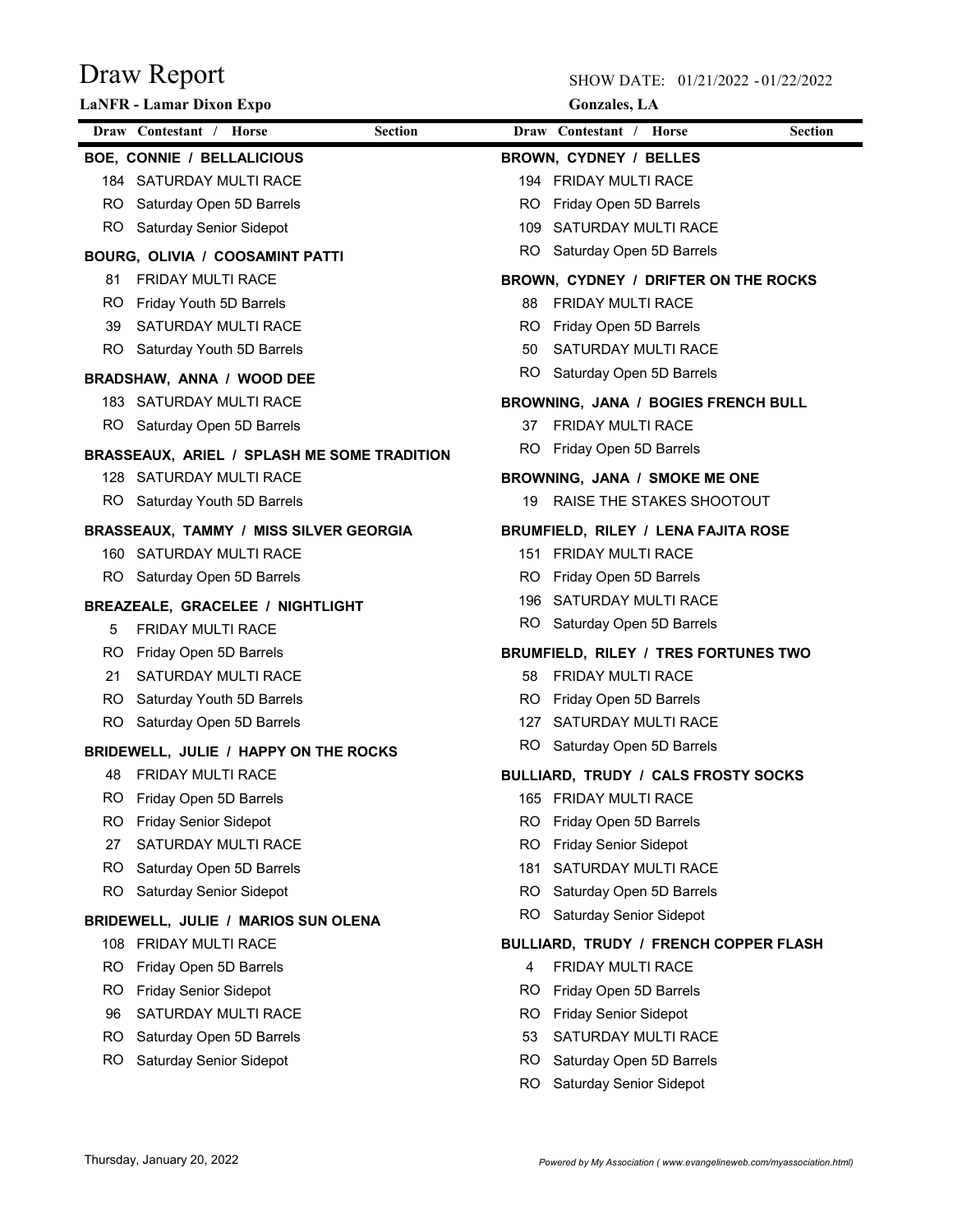|             | <b>LaNFR</b> - Lamar Dixon Expo          |                | <b>Gonzales</b> , LA                                      |
|-------------|------------------------------------------|----------------|-----------------------------------------------------------|
|             | Draw Contestant / Horse                  | <b>Section</b> | Draw Contestant / Horse<br><b>Section</b>                 |
|             | <b>BURAS, VIVIENNE / FANCYS SECRET</b>   |                | <b>CARROLL, BAILEY / CHASEN LENA</b>                      |
|             | 154 FRIDAY MULTI RACE                    |                | 138 FRIDAY MULTI RACE                                     |
|             | RO Friday Open 5D Barrels                | RO.            | Friday Open 5D Barrels                                    |
|             | RO Friday Junior Sidepot                 |                | 232 SATURDAY MULTI RACE                                   |
| 63          | <b>SATURDAY MULTI RACE</b>               |                | RO Saturday Open 5D Barrels                               |
|             | RO Saturday Open 5D Barrels              |                | <b>CASLER, TRACY / PAISLEY STILETTOS</b>                  |
|             | RO Saturday Junior Sidepot               |                | 197 SATURDAY MULTI RACE                                   |
|             | BURSON, MEGAN / NOELS FAMOUS NATIVE      |                | RO Saturday Open 5D Barrels                               |
|             | 139 FRIDAY MULTI RACE                    |                | RO Saturday Senior Sidepot                                |
|             | RO Friday Open 5D Barrels                |                | <b>CHADWICK, HEATHER / FRENCHIE</b>                       |
| $\mathbf 1$ | <b>SATURDAY MULTI RACE</b>               | 31             | <b>FRIDAY MULTI RACE</b>                                  |
|             | RO Saturday Open 5D Barrels              | RO.            | Friday Open 5D Barrels                                    |
|             | CAMPBELL, COURTNEY / JV EYED WATCH RUSTY |                | 207 SATURDAY MULTI RACE                                   |
|             | 72 FRIDAY MULTI RACE                     |                | RO Saturday Open 5D Barrels                               |
| RO.         | Friday Open 5D Barrels                   |                | CHADWICK, HEATHER / GROSOREILLESPLAYMATE                  |
|             | 189 SATURDAY MULTI RACE                  |                | 184 FRIDAY MULTI RACE                                     |
|             | RO Saturday Open 5D Barrels              |                | RO Friday Open 5D Barrels                                 |
|             | CARLIN, RYLEE / HORSE 1                  |                |                                                           |
| 15          | <b>FRIDAY MULTI RACE</b>                 |                | <b>CHADWICK, LEAH / SPRING</b><br>164 SATURDAY MULTI RACE |
|             | RO Friday Open 5D Barrels                |                | RO Saturday Open 5D Barrels                               |
|             | RO Friday Junior Sidepot                 | RO.            | Saturday Junior Sidepot                                   |
| 18          | SATURDAY MULTI RACE                      |                |                                                           |
|             | RO Saturday Open 5D Barrels              |                | CHENEVERT, OLIVIA / CARAWAYS INSEXYSLANE                  |
|             | RO Saturday Junior Sidepot               | 80             | <b>FRIDAY MULTI RACE</b>                                  |
|             | CARLIN, RYLEE / HORSE 2                  | RO.<br>RO.     | Friday Open 5D Barrels<br><b>Friday Adult Sidepot</b>     |
|             | 107 FRIDAY MULTI RACE                    |                | 182 SATURDAY MULTI RACE                                   |
|             | RO Friday Open 5D Barrels                |                | RO Saturday Open 5D Barrels                               |
| RO.         | Friday Junior Sidepot                    | RO.            | Saturday Adult Sidepot                                    |
| 147         | SATURDAY MULTI RACE                      |                |                                                           |
| RO.         | Saturday Open 5D Barrels                 |                | CHERAMIE, GRACIE / IVY                                    |
| RO.         | Saturday Junior Sidepot                  |                | 142 FRIDAY MULTI RACE                                     |
|             | CARLIN, RYLEE / HORSE 3                  | RO.            | Friday Open 5D Barrels                                    |
|             | 206 FRIDAY MULTI RACE                    |                | <b>CHERAMIE, GRACIE / SHUGGA</b>                          |
| RO.         | Friday Open 5D Barrels                   | 42             | <b>FRIDAY MULTI RACE</b>                                  |
| RO.         | <b>Friday Junior Sidepot</b>             | RO.            | Friday Open 5D Barrels                                    |
| 226         | SATURDAY MULTI RACE                      | RO.            | <b>Friday Junior Sidepot</b>                              |
| RO.         | Saturday Open 5D Barrels                 | 174            | SATURDAY MULTI RACE                                       |
| RO.         | Saturday Junior Sidepot                  | RO.            | Saturday Open 5D Barrels                                  |
|             |                                          | RO.            | Saturday Junior Sidepot                                   |
|             |                                          |                |                                                           |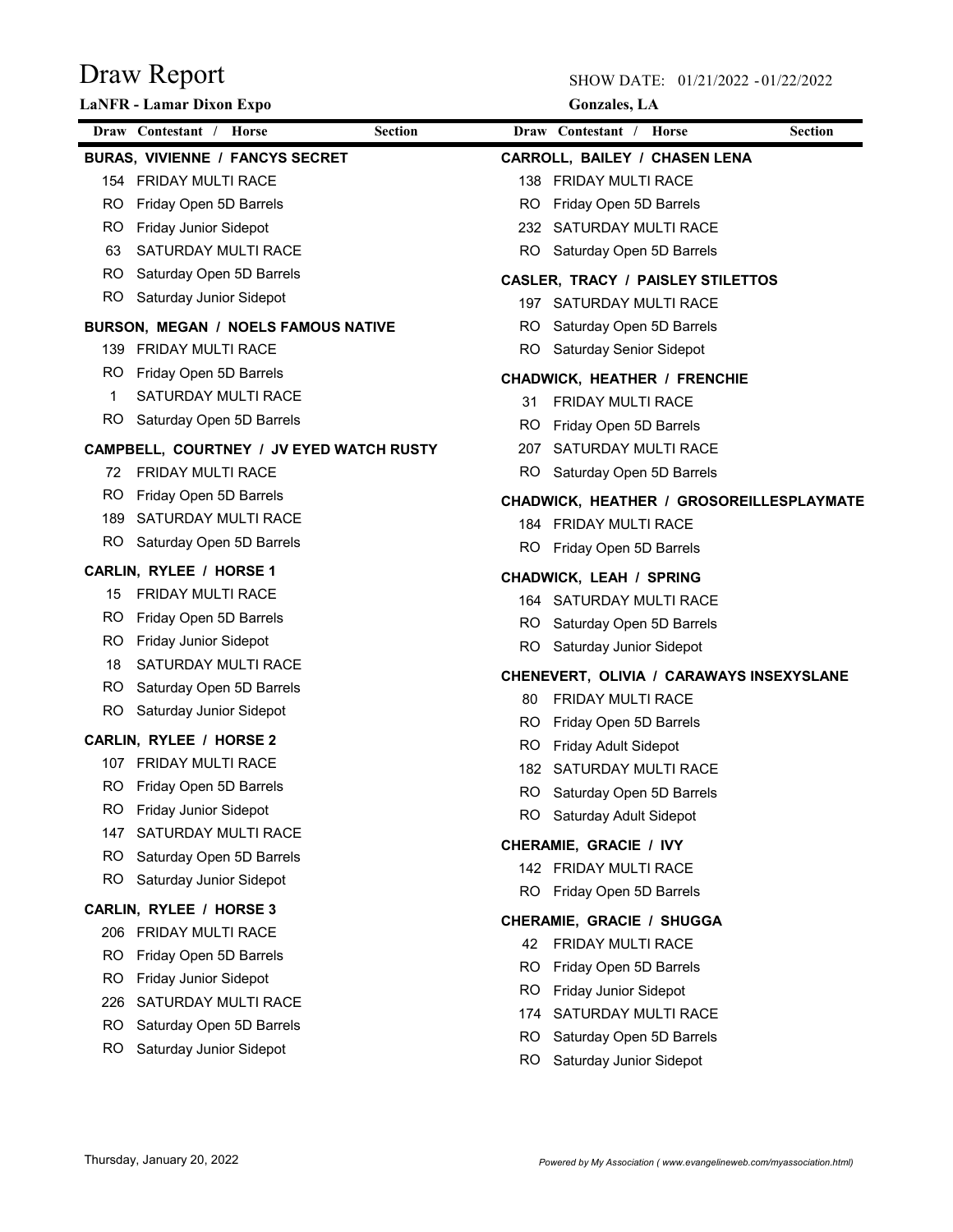|     | <b>LaNFR - Lamar Dixon Expo</b>                               |           | <b>Gonzales</b> , LA                          |                |
|-----|---------------------------------------------------------------|-----------|-----------------------------------------------|----------------|
|     | Draw Contestant / Horse<br><b>Section</b>                     |           | Draw Contestant / Horse                       | <b>Section</b> |
|     | CHUSTZ, BECKY / SMOKE                                         |           | COOPER, KANELY / MAE                          |                |
|     | 135 FRIDAY MULTI RACE                                         | 19        | <b>FRIDAY MULTI RACE</b>                      |                |
| RO. | Friday Open 5D Barrels                                        | RO.       | Friday Youth 5D Barrels                       |                |
|     | COFFMAN, ADRIANNA / SHEZAFASTFIREWATER                        | RO.       | Friday Open 5D Barrels                        |                |
| 35  | <b>FRIDAY MULTI RACE</b>                                      | 5         | <b>KK Qualifier</b>                           |                |
| RO. | Friday Open 5D Barrels                                        | RO.       | Saturday Youth 5D Barrels                     |                |
| 13  | SATURDAY MULTI RACE                                           | RO.       | Saturday Open 5D Barrels                      |                |
|     | RO Saturday Open 5D Barrels                                   |           | COOPER, KANELY / RED NATIVE DUNIT             |                |
|     | <b>COLLINS, EMMIE / IMPRESSIVE SANDY BAR</b>                  |           | 140 FRIDAY MULTI RACE                         |                |
| 30  | KK Qualifier                                                  | RO.       | Friday Youth 5D Barrels                       |                |
|     | RO Saturday Open 5D Barrels                                   | RO.       | Friday Open 5D Barrels                        |                |
|     |                                                               | 29        | <b>KK Qualifier</b>                           |                |
| 1   | <b>COLLINS, EMMIE / STREAKIN SPRAT</b><br><b>KK Qualifier</b> |           | RO Saturday Youth 5D Barrels                  |                |
|     | RO Saturday Open 5D Barrels                                   | RO.       | Saturday Open 5D Barrels                      |                |
|     |                                                               |           | <b>CRESSONIE, JACLYN / FIRST CLASS DAWSEN</b> |                |
|     | <b>COLLINS, KAYLEE / LITTLE STREAKING WARRIOR</b>             | 77        | <b>FRIDAY MULTI RACE</b>                      |                |
|     | 28 FRIDAY MUI TI RACE                                         | RO.       | Friday Open 5D Barrels                        |                |
| RO. | Friday Open 5D Barrels                                        |           | <b>CRESSONIE, JACLYN / I AM SWEETFAME</b>     |                |
| RO. | <b>Friday Junior Sidepot</b>                                  |           | 205 FRIDAY MULTI RACE                         |                |
| 16  | <b>KK Qualifier</b>                                           | RO.       | Friday Open 5D Barrels                        |                |
|     | RO Saturday Open 5D Barrels<br>RO Saturday Junior Sidepot     |           | DAVIS, CATHERINE / WILLOWS SAN BAR            |                |
|     |                                                               |           | 67 SATURDAY MULTI RACE                        |                |
|     | <b>COLLINS, KAYLEE / RANGER</b>                               |           | RO Saturday Open 5D Barrels                   |                |
|     | 130 FRIDAY MULTI RACE                                         |           | RO Saturday Junior Sidepot                    |                |
| RO. | Friday Open 5D Barrels                                        |           |                                               |                |
| RO. | <b>Friday Junior Sidepot</b>                                  |           | DAVIS, COLIE / SPY GUY                        |                |
| 89  | SATURDAY MULTI RACE                                           |           | 173 SATURDAY MULTI RACE                       |                |
| RO. | Saturday Open 5D Barrels                                      |           | RO Saturday Open 5D Barrels                   |                |
| RO. | Saturday Junior Sidepot                                       | RO.       | Saturday Adult Sidepot                        |                |
|     | <b>COLLINS, KAYLEE / SAGE</b>                                 |           | DAVIS, COLIE / VF HOT DAMN                    |                |
|     | 215 FRIDAY MULTI RACE                                         |           | 233 SATURDAY MULTI RACE                       |                |
| RO. | Friday Open 5D Barrels                                        | RO.       | Saturday Open 5D Barrels                      |                |
| RO  | Friday Junior Sidepot                                         | RO.       | Saturday Adult Sidepot                        |                |
| 192 | SATURDAY MULTI RACE                                           |           | DAVIS, WANDA / CD BAMA GOLD                   |                |
| RO. | Saturday Open 5D Barrels                                      | 123       | <b>FRIDAY MULTI RACE</b>                      |                |
| RO  | Saturday Junior Sidepot                                       | RO.       | Friday Open 5D Barrels                        |                |
|     |                                                               | <b>RO</b> | <b>Friday Senior Sidepot</b>                  |                |
|     |                                                               | 126       | SATURDAY MULTI RACE                           |                |
|     |                                                               | <b>RO</b> | Saturday Open 5D Barrels                      |                |
|     |                                                               | RO.       | Saturday Senior Sidepot                       |                |
|     |                                                               |           |                                               |                |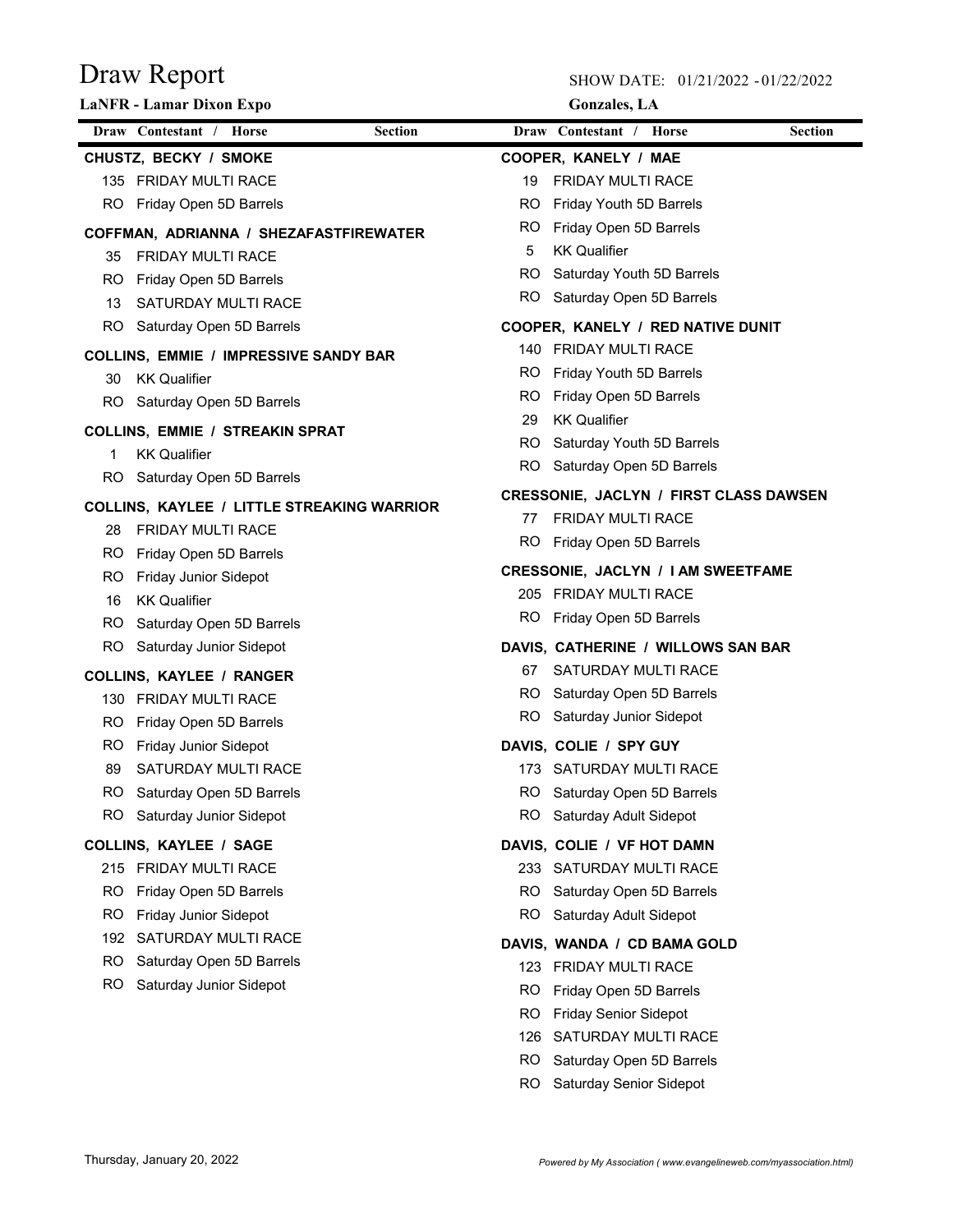|           | <b>LaNFR</b> - Lamar Dixon Expo                           |                |            | <b>Gonzales</b> , LA                         |                |
|-----------|-----------------------------------------------------------|----------------|------------|----------------------------------------------|----------------|
|           | Draw Contestant / Horse                                   | <b>Section</b> |            | Draw Contestant / Horse                      | <b>Section</b> |
|           | DECUIRE, CHEYENNE / CANT BULLY THAT GUY                   |                |            | DOMINGUE, KRISTEN / WATERS UP                |                |
| 20        | <b>KK Qualifier</b>                                       |                | 6          | <b>FRIDAY MULTI RACE</b>                     |                |
|           | RO Saturday Open 5D Barrels                               |                | RO.        | Friday Open 5D Barrels                       |                |
|           | DEHART, KATHY / MOE GOSSIP                                |                | RO.        | Friday Adult Sidepot                         |                |
|           | 164 FRIDAY MULTI RACE                                     |                | 31         | SATURDAY MULTI RACE                          |                |
| RO.       | Friday Open 5D Barrels                                    |                |            | RO Saturday Open 5D Barrels                  |                |
| RO.       | <b>Friday Senior Sidepot</b>                              |                |            | RO Saturday Adult Sidepot                    |                |
|           | 140 SATURDAY MULTI RACE                                   |                |            | DOMINGUE, ROXANNE / IMA SPECIAL LEGACY       |                |
|           | RO Saturday Open 5D Barrels                               |                |            | 180 FRIDAY MULTI RACE                        |                |
|           | RO Saturday Senior Sidepot                                |                | RO.        | Friday Open 5D Barrels                       |                |
|           | DELAUNE, CAMBRIE / VF LEO STINSON                         |                | RO.        | <b>Friday Senior Sidepot</b>                 |                |
| 13        | RAISE THE STAKES SHOOTOUT                                 |                |            | 124 SATURDAY MULTI RACE                      |                |
|           |                                                           |                |            | RO Saturday Open 5D Barrels                  |                |
|           | DEVALL, MANDI / ROCKY                                     |                |            | RO Saturday Senior Sidepot                   |                |
|           | 123 SATURDAY MULTI RACE                                   |                |            | DUPREE, LINDSEY / FACE THE MONEY MAN         |                |
|           | RO Saturday Open 5D Barrels<br>RO Saturday Senior Sidepot |                |            | 158 FRIDAY MULTI RACE                        |                |
|           |                                                           |                | RO.        | Friday Open 5D Barrels                       |                |
|           | DEVLIN, SARAH / LOSTALOTOFCASH                            |                |            | 155 SATURDAY MULTI RACE                      |                |
| 99        | SATURDAY MULTI RACE                                       |                |            | RO Saturday Open 5D Barrels                  |                |
| RO.       | Saturday Open 5D Barrels                                  |                |            | ELLWANGER, BREA / ROME                       |                |
|           | DODD, CARLIE / SHEZA SWEET AWARD                          |                |            | 141 FRIDAY MULTI RACE                        |                |
| 53        | <b>FRIDAY MULTI RACE</b>                                  |                | RO.        | Friday Open 5D Barrels                       |                |
| RO.       | Friday Open 5D Barrels                                    |                |            | 139 SATURDAY MULTI RACE                      |                |
| RO.       | Friday Adult Sidepot                                      |                |            | RO Saturday Open 5D Barrels                  |                |
| 71        | SATURDAY MULTI RACE                                       |                |            |                                              |                |
| RO.       | Saturday Open 5D Barrels                                  |                |            | ERVIN, AUDREE / MUMMAS POCO DUNNY            |                |
| <b>RO</b> | Saturday Adult Sidepot                                    |                |            | 196 FRIDAY MULTI RACE                        |                |
|           | DOMINGUE, ALYSON / IMA SPECIAL LEGACY                     |                |            | RO Friday Open 5D Barrels                    |                |
|           | 105 FRIDAY MULTI RACE                                     |                | RO.        | Friday Junior Sidepot<br>SATURDAY MULTI RACE |                |
| RO.       | Friday Open 5D Barrels                                    |                | 190        | Saturday Open 5D Barrels                     |                |
| RO.       | Friday Adult Sidepot                                      |                | RO.<br>RO. | Saturday Junior Sidepot                      |                |
| 116       | SATURDAY MULTI RACE                                       |                |            |                                              |                |
| RO.       | Saturday Open 5D Barrels                                  |                |            | ERVIN, AUDREE / WDJ ROYAL POCO TORO          |                |
| RO.       | Saturday Adult Sidepot                                    |                | 22         | FRIDAY MULTI RACE                            |                |
|           | DOMINGUE, KRISTEN / SHAQ WAGON                            |                | RO.        | Friday Open 5D Barrels                       |                |
|           | 106 FRIDAY MULTI RACE                                     |                | RO.        | Friday Junior Sidepot                        |                |
| RO.       | Friday Open 5D Barrels                                    |                | 34         | SATURDAY MULTI RACE                          |                |
| RO.       | <b>Friday Adult Sidepot</b>                               |                | RO.        | Saturday Open 5D Barrels                     |                |
| 215       | SATURDAY MULTI RACE                                       |                | RO.        | Saturday Junior Sidepot                      |                |
| RO        | Saturday Open 5D Barrels                                  |                |            |                                              |                |
| RO.       | Saturday Adult Sidepot                                    |                |            |                                              |                |
|           |                                                           |                |            |                                              |                |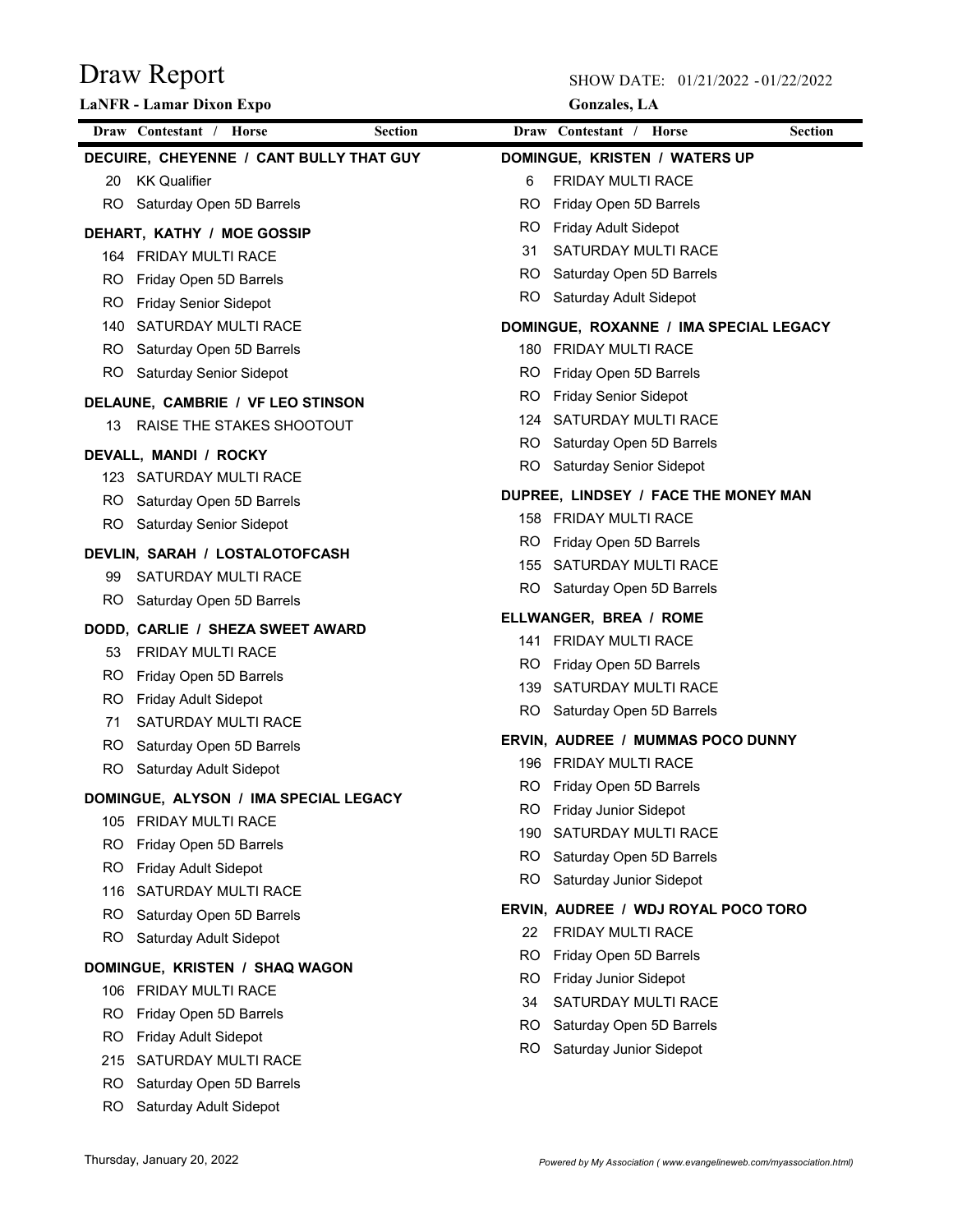|     | <b>LaNFR</b> - Lamar Dixon Expo           |     | <b>Gonzales</b> , LA                                      |                |
|-----|-------------------------------------------|-----|-----------------------------------------------------------|----------------|
|     | Draw Contestant / Horse<br><b>Section</b> |     | Draw Contestant / Horse                                   | <b>Section</b> |
|     | ESTES, AURIANNA / HEZ A SPECIAL TORO      |     | <b>FRICKE, KRISTINE / GENUINE OLE MAN</b>                 |                |
|     | 14 KK Qualifier                           |     | 82 FRIDAY MULTI RACE                                      |                |
| RO  | Saturday Open 5D Barrels                  | RO. | Friday Open 5D Barrels                                    |                |
|     | RO Saturday Junior Sidepot                | RO. | Friday Adult Sidepot                                      |                |
|     | FAIRLEY, BALEIGH / TUFF NUT TO CRACK      | 9   | <b>SATURDAY MULTI RACE</b>                                |                |
| 3   | RAISE THE STAKES SHOOTOUT                 |     | RO Saturday Open 5D Barrels                               |                |
|     | FAULKNER, ADDY / BERIAH                   |     | RO Saturday Adult Sidepot                                 |                |
| 13  | FRIDAY MULTI RACE                         |     | GALLOWAY, TALIN / MY MY MONKEY BUSINESS                   |                |
| RO. | Friday Youth 5D Barrels                   |     | 119 FRIDAY MULTI RACE                                     |                |
| RO. | Friday Open 5D Barrels                    | RO. | Friday Open 5D Barrels                                    |                |
|     | 142 SATURDAY MULTI RACE                   | RO. | Friday Junior Sidepot                                     |                |
|     | RO Saturday Youth 5D Barrels              | 7   | <b>KK Qualifier</b>                                       |                |
|     | RO Saturday Open 5D Barrels               | RO. | Saturday Open 5D Barrels                                  |                |
|     | FITE, JENNIFER / SHORT MAN STREAKIN       |     | GALLOWAY, TALIN / NINE MILL GUN                           |                |
| 14  | RAISE THE STAKES SHOOTOUT                 |     | 209 FRIDAY MULTI RACE                                     |                |
| 151 | SATURDAY MULTI RACE                       | RO. | Friday Open 5D Barrels                                    |                |
| RO. | Saturday Open 5D Barrels                  | RO. | Friday Junior Sidepot                                     |                |
| RO. | <b>Saturday Senior Sidepot</b>            | 28  | <b>KK Qualifier</b>                                       |                |
|     |                                           | RO. | Saturday Open 5D Barrels                                  |                |
|     | FLYNT, CAROLINE / DASHIN SCOOTER          |     | GALLOWAY, TALIN / THE JEWEL OF PEPTO                      |                |
| 12  | RAISE THE STAKES SHOOTOUT                 | 29  | <b>FRIDAY MULTI RACE</b>                                  |                |
| 8   | <b>KK Qualifier</b>                       | RO. | Friday Open 5D Barrels                                    |                |
| RO. | Saturday Youth 5D Barrels                 | RO. | Friday Junior Sidepot                                     |                |
|     | RO Saturday Open 5D Barrels               |     | GARLAND, CAROLINE / BOLTPERKHANCOCK BANG                  |                |
|     | FLYNT, CAROLINE / PJH NIKS FIREWATER      | 91  | <b>FRIDAY MULTI RACE</b>                                  |                |
| 60  | <b>FRIDAY MULTI RACE</b>                  |     | RO Friday Open 5D Barrels                                 |                |
|     | RO Friday Youth 5D Barrels                |     | RO Friday Adult Sidepot                                   |                |
|     | RO Friday Open 5D Barrels                 | 46  | SATURDAY MULTI RACE                                       |                |
| 26  | <b>KK Qualifier</b>                       | RO. | Saturday Open 5D Barrels                                  |                |
| RO. | Saturday Youth 5D Barrels                 |     | RO Saturday Adult Sidepot                                 |                |
|     | RO Saturday Open 5D Barrels               |     |                                                           |                |
|     | FORD, GRACE / CHIEF                       |     | GATLIN, EMILY / GEEMENEZE FLING<br>202 FRIDAY MULTI RACE  |                |
|     | 23 KK Qualifier                           | RO. |                                                           |                |
|     | RO Saturday Open 5D Barrels               |     | Friday Open 5D Barrels                                    |                |
|     | FORD, ISABELLA / SPENT TRUMPS CASH        | RO. | Friday Junior Sidepot<br>SATURDAY MULTI RACE              |                |
|     | 25 KK Qualifier                           |     |                                                           |                |
| RO. | Saturday Open 5D Barrels                  |     | RO Saturday Open 5D Barrels<br>RO Saturday Junior Sidepot |                |
|     | FORTNEY, BRANDON / JL LITTLE WAGS         |     |                                                           |                |
|     | 25 RAISE THE STAKES SHOOTOUT              |     |                                                           |                |
|     | FORTNEY, BRANDON / SHOTS OF FIREWATER     |     |                                                           |                |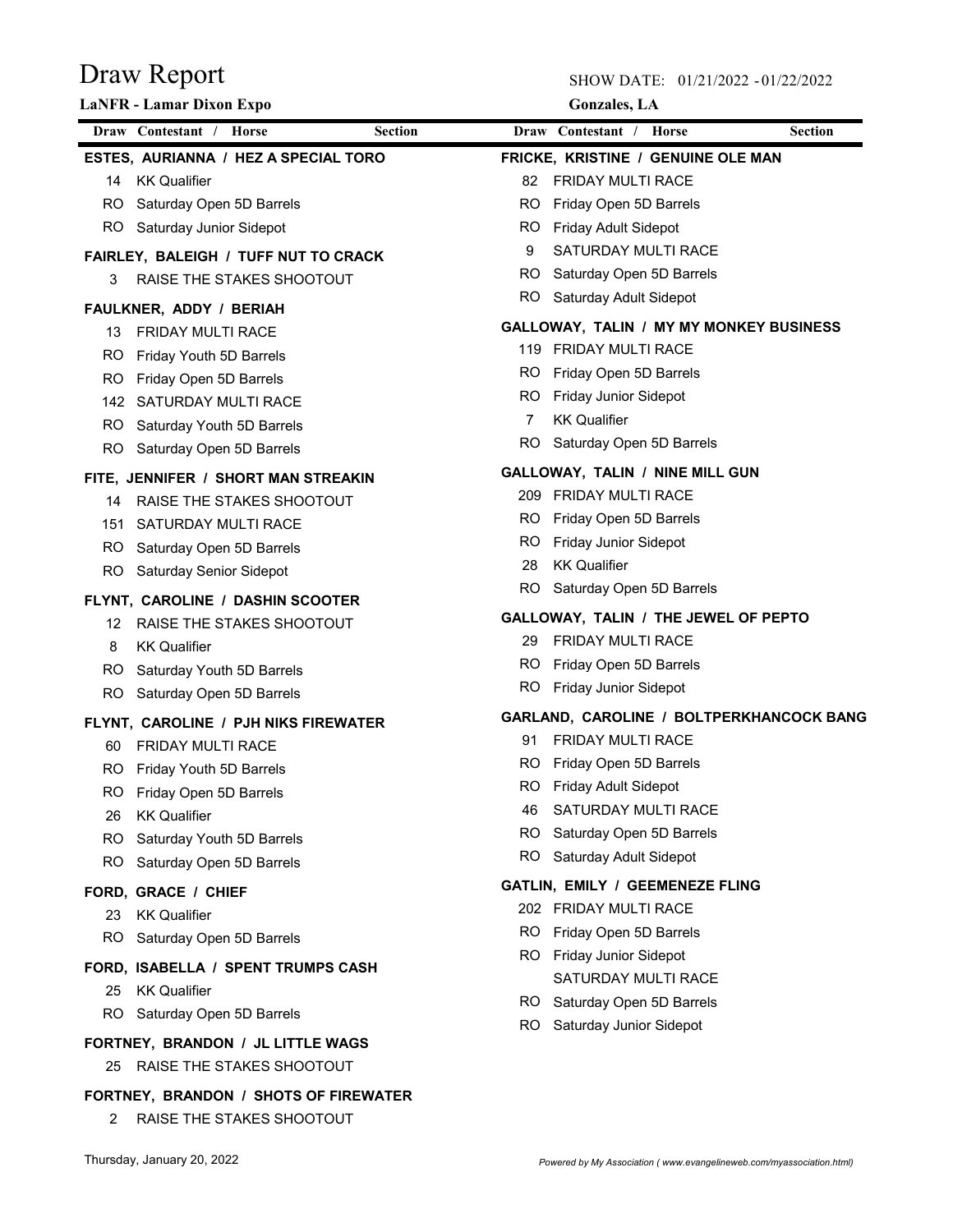|     | LaNFR - Lamar Dixon Expo                     |                | <b>Gonzales</b> , LA                        |                |
|-----|----------------------------------------------|----------------|---------------------------------------------|----------------|
|     | Draw Contestant / Horse                      | <b>Section</b> | Draw Contestant / Horse                     | <b>Section</b> |
|     | GATLIN, EMILY / MISS JB 1316                 |                | GUIDRY, CHEYENNE / HICKORY WINDY            |                |
| 83  | <b>FRIDAY MULTI RACE</b>                     |                | 150 FRIDAY MULTI RACE                       |                |
| RO. | Friday Open 5D Barrels                       | RO.            | Friday Youth 5D Barrels                     |                |
| RO. | <b>Friday Junior Sidepot</b>                 |                | 118 SATURDAY MULTI RACE                     |                |
|     | SATURDAY MULTI RACE                          | RO.            | Saturday Youth 5D Barrels                   |                |
| RO. | Saturday Open 5D Barrels                     |                | GUIDRY, CHLOE / TEA TIME AT SIX             |                |
|     | RO Saturday Junior Sidepot                   |                | 149 FRIDAY MULTI RACE                       |                |
|     | GIROIR, JALYN / WATCH NICKIES BABE           | RO.            | Friday Youth 5D Barrels                     |                |
|     | 159 FRIDAY MULTI RACE                        | 75             | SATURDAY MULTI RACE                         |                |
| RO. | Friday Youth 5D Barrels                      | RO.            | Saturday Youth 5D Barrels                   |                |
|     | 191 SATURDAY MULTI RACE                      |                | GUIDRY, OLIVIA KATE / TANK                  |                |
| RO. | Saturday Youth 5D Barrels                    |                | 200 FRIDAY MULTI RACE                       |                |
| RO. | Saturday Open 5D Barrels                     | RO             | Friday Open 5D Barrels                      |                |
|     | <b>GORDON, MALLIE / DYNAMARA</b>             | RO.            | Friday Adult Sidepot                        |                |
|     | 192 FRIDAY MULTI RACE                        | 224            | SATURDAY MULTI RACE                         |                |
| RO. | Friday Youth 5D Barrels                      | RO.            | Saturday Open 5D Barrels                    |                |
| RO. | Friday Open 5D Barrels                       | RO.            | Saturday Adult Sidepot                      |                |
|     | 125 SATURDAY MULTI RACE                      |                | GUIDRY, OLIVIA KATE / TURNIN ON FAITH       |                |
| RO. | Saturday Youth 5D Barrels                    | 38             | <b>FRIDAY MULTI RACE</b>                    |                |
| RO. | Saturday Open 5D Barrels                     | RO.            | Friday Open 5D Barrels                      |                |
|     | <b>GORDON, MALLIE / SHORT GO</b>             | RO.            | <b>Friday Adult Sidepot</b>                 |                |
| 59  | <b>FRIDAY MULTI RACE</b>                     | 38             | SATURDAY MULTI RACE                         |                |
| RO. | Friday Youth 5D Barrels                      | RO.            | Saturday Open 5D Barrels                    |                |
| RO. | Friday Open 5D Barrels                       | RO.            | Saturday Adult Sidepot                      |                |
| 21  | <b>KK Qualifier</b>                          |                | <b>GUYTON, HOLLEY / STORM</b>               |                |
| RO. | Saturday Youth 5D Barrels                    |                | 125 FRIDAY MULTI RACE                       |                |
| RO. | Saturday Open 5D Barrels                     | RO.            | Friday Open 5D Barrels                      |                |
|     | <b>GRAHAM, DANIEL / PT FLAMING FIREWATER</b> | RO.            | <b>Friday Adult Sidepot</b>                 |                |
|     | 162 FRIDAY MULTI RACE                        | 58             | SATURDAY MULTI RACE                         |                |
|     | RO Friday Open 5D Barrels                    | RO.            | Saturday Open 5D Barrels                    |                |
|     | RO Friday Adult Sidepot                      |                | RO Saturday Adult Sidepot                   |                |
|     | SATURDAY MULTI RACE                          |                | HALBMAIER, KATIE BIERDEN / POCOS ROCKET JET |                |
|     | RO Saturday Open 5D Barrels                  |                | 146 FRIDAY MULTI RACE                       |                |
|     | RO Saturday Adult Sidepot                    | RO.            | Friday Open 5D Barrels                      |                |
|     | <b>GREEN, GRACE ANN / JUDYS TWISTIN BUG</b>  | RO.            | <b>Friday Adult Sidepot</b>                 |                |
| 11  | RAISE THE STAKES SHOOTOUT                    | 220            | SATURDAY MULTI RACE                         |                |
|     | <b>GREEN, TALMADGE / BULLY BY DESIGN</b>     | RO.            | Saturday Open 5D Barrels                    |                |
| 7   | RAISE THE STAKES SHOOTOUT                    |                | RO Saturday Adult Sidepot                   |                |
|     | <b>GREEN, TALMADGE / HORSE 2</b>             |                | HANLEY, CAMILLE / BBHSHEDONTCOMPROMISE      |                |
|     | 24 RAISE THE STAKES SHOOTOUT                 | 8              | RAISE THE STAKES SHOOTOUT                   |                |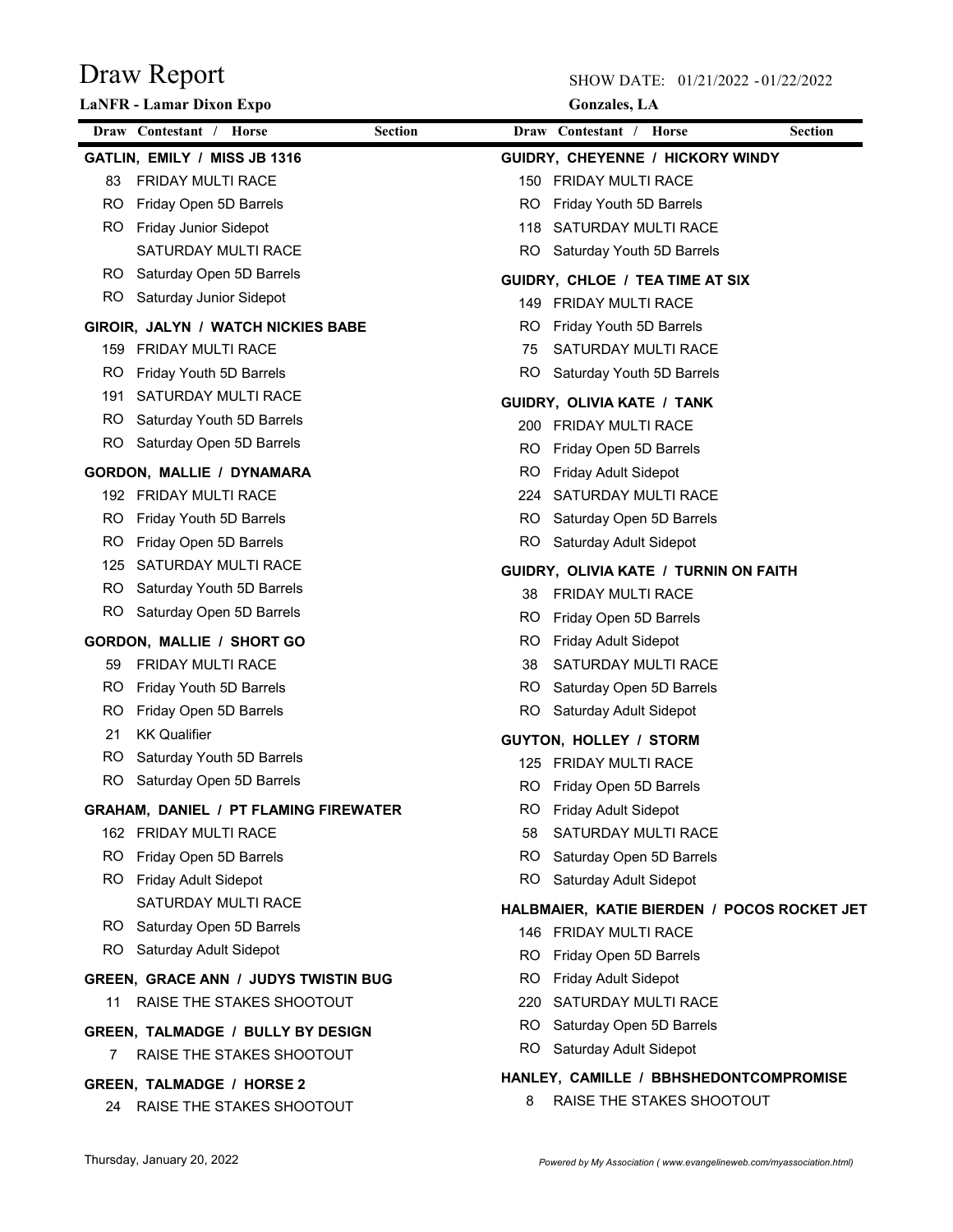|     | <b>LaNFR</b> - Lamar Dixon Expo    |                | <b>Gonzales</b> , LA                  |                |
|-----|------------------------------------|----------------|---------------------------------------|----------------|
|     | Draw Contestant / Horse            | <b>Section</b> | Draw Contestant / Horse               | <b>Section</b> |
|     | HARP, BAILEE / DO YA WANNA DUAL    |                | HARTLEY, KADY / RARELY TIPPIN         |                |
| 20  | <b>FRIDAY MULTI RACE</b>           | 20             | RAISE THE STAKES SHOOTOUT             |                |
| RO. | Friday Open 5D Barrels             | 83             | SATURDAY MULTI RACE                   |                |
| RO. | <b>Friday Junior Sidepot</b>       | RO.            | Saturday Open 5D Barrels              |                |
| 32  | SATURDAY MULTI RACE                | RO.            | Saturday Adult Sidepot                |                |
| RO. | Saturday Open 5D Barrels           |                | <b>HEBERT, KARLA / PEAKY BLINDERS</b> |                |
| RO. | Saturday Junior Sidepot            |                | 160 FRIDAY MULTI RACE                 |                |
|     | HARP, BAILEE / JESS N STORMY       | RO             | Friday Open 5D Barrels                |                |
|     | 212 FRIDAY MULTI RACE              | RO.            | <b>Friday Adult Sidepot</b>           |                |
| RO  | Friday Open 5D Barrels             | 169            | SATURDAY MULTI RACE                   |                |
| RO  | <b>Friday Junior Sidepot</b>       | RO.            | Saturday Open 5D Barrels              |                |
| 245 | SATURDAY MULTI RACE                | RO             | Saturday Adult Sidepot                |                |
| RO. | Saturday Open 5D Barrels           |                | HILTON, GRACE / DASH TA BLUE          |                |
| RO. | Saturday Junior Sidepot            | 46             | <b>FRIDAY MULTI RACE</b>              |                |
|     | HARP, BAILEE / LENAS RED MONEY     | RO             | Friday Open 5D Barrels                |                |
|     | 129 FRIDAY MULTI RACE              | RO             | <b>Friday Adult Sidepot</b>           |                |
| RO. | Friday Open 5D Barrels             | 52             | SATURDAY MULTI RACE                   |                |
| RO  | <b>Friday Junior Sidepot</b>       | RO             | Saturday Open 5D Barrels              |                |
| 136 | SATURDAY MULTI RACE                | RO.            | Saturday Adult Sidepot                |                |
| RO. | Saturday Open 5D Barrels           |                | HILTON, GRACE / JOHN Q                |                |
| RO. | Saturday Junior Sidepot            |                | 195 FRIDAY MULTI RACE                 |                |
|     | HARRISON, ANNACALE / MIA           | RO             | Friday Open 5D Barrels                |                |
| 50  | <b>FRIDAY MULTI RACE</b>           | RO             | Friday Adult Sidepot                  |                |
| RO. | Friday Open 5D Barrels             | 238            | SATURDAY MULTI RACE                   |                |
| RO  | Friday Junior Sidepot              | RO.            | Saturday Open 5D Barrels              |                |
| 166 | SATURDAY MULTI RACE                |                | RO Saturday Adult Sidepot             |                |
| RO  | Saturday Open 5D Barrels           |                | HOLLAND, ANNA / STYLISH BOG           |                |
|     | RO Saturday Junior Sidepot         | 42             | SATURDAY MULTI RACE                   |                |
|     | HARRISON, AYDEN / TEDDY            | RO             | Saturday Open 5D Barrels              |                |
| 36  | <b>FRIDAY MULTI RACE</b>           | RO             | Saturday Senior Sidepot               |                |
| RO. | Friday Youth 5D Barrels            |                | HOWSE, ERYN / BLYSS                   |                |
| 149 | SATURDAY MULTI RACE                | 181.           | <b>FRIDAY MULTI RACE</b>              |                |
| RO. | Saturday Youth 5D Barrels          | RO             | Friday Open 5D Barrels                |                |
|     | HARRISON, TINA / FIESTAS GOTTA BUG | RO             | Friday Junior Sidepot                 |                |
| 23  | RAISE THE STAKES SHOOTOUT          | 218            | SATURDAY MULTI RACE                   |                |
| 130 | SATURDAY MULTI RACE                | RO.            | Saturday Open 5D Barrels              |                |
| RO. | Saturday Open 5D Barrels           | RO             | Saturday Junior Sidepot               |                |
| RO. | Saturday Senior Sidepot            |                | HUNT, JILL / DOUBLE THE HOT SHOT      |                |
|     |                                    | 228            | SATURDAY MULTI RACE                   |                |
|     |                                    | RO.            | Saturday Open 5D Barrels              |                |
|     |                                    | RO.            | Saturday Senior Sidepot               |                |
|     |                                    |                |                                       |                |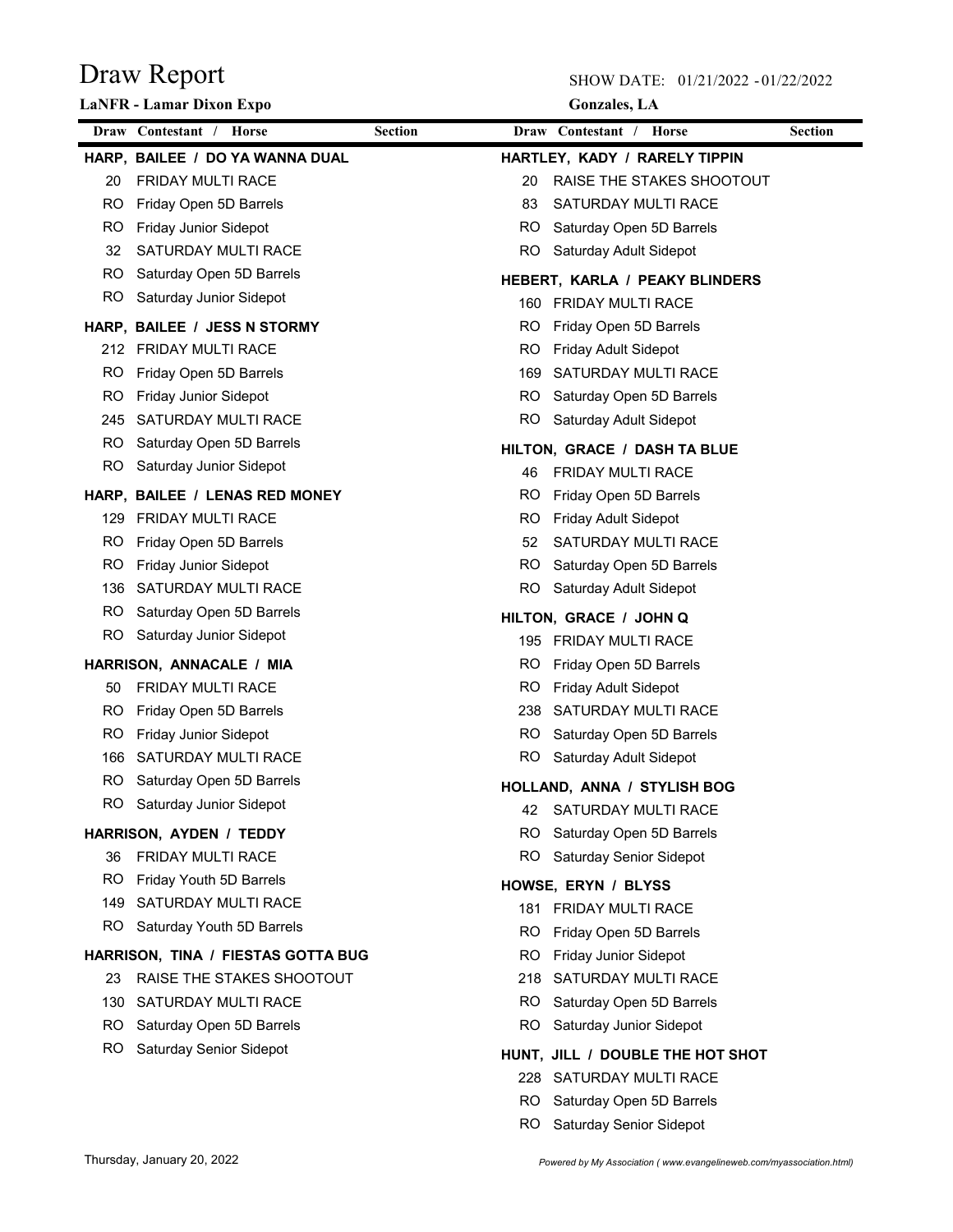|     | <b>LaNFR</b> - Lamar Dixon Expo      |                |           | <b>Gonzales</b> , LA                     |                |
|-----|--------------------------------------|----------------|-----------|------------------------------------------|----------------|
|     | Draw Contestant / Horse              | <b>Section</b> |           | Draw Contestant / Horse                  | <b>Section</b> |
|     | JEAN, ANGIE / HOOKED ON NICK         |                |           | JOSEY, JUSTIN / SW G EASY                |                |
| 22  | RAISE THE STAKES SHOOTOUT            |                | 1         | <b>FRIDAY MULTI RACE</b>                 |                |
| 25  | SATURDAY MULTI RACE                  |                | RO.       | Friday Open 5D Barrels                   |                |
| RO. | Saturday Open 5D Barrels             |                | 3         | SATURDAY MULTI RACE                      |                |
| RO. | Saturday Senior Sidepot              |                | RO.       | Saturday Open 5D Barrels                 |                |
|     | JEAN, ANGIE / KN JASTR TAZZ TA FAME  |                |           | KEITH, KAYLA / BLAZIN BY                 |                |
|     | 101 FRIDAY MULTI RACE                |                | 23        | <b>FRIDAY MULTI RACE</b>                 |                |
| RO. | Friday Open 5D Barrels               |                | RO.       | Friday Open 5D Barrels                   |                |
| RO. | <b>Friday Senior Sidepot</b>         |                | RO.       | <b>Friday Adult Sidepot</b>              |                |
|     | 210 SATURDAY MULTI RACE              |                | 20        | SATURDAY MULTI RACE                      |                |
| RO. | Saturday Open 5D Barrels             |                | RO.       | Saturday Open 5D Barrels                 |                |
|     | RO Saturday Senior Sidepot           |                | RO.       | Saturday Adult Sidepot                   |                |
|     | JOHNSON, BROOKLYN / DMO DASHIN MILLY |                |           | KEITH, KAYLA / FAMOUS DUCKS A FLYIN      |                |
| 25  | <b>FRIDAY MULTI RACE</b>             |                | 217       | <b>FRIDAY MULTI RACE</b>                 |                |
| RO. | Friday Open 5D Barrels               |                | RO.       | Friday Open 5D Barrels                   |                |
| RO. | <b>Friday Junior Sidepot</b>         |                | RO.       | <b>Friday Adult Sidepot</b>              |                |
| 27  | <b>KK Qualifier</b>                  |                | 246.      | SATURDAY MULTI RACE                      |                |
| RO. | Saturday Open 5D Barrels             |                | RO.       | Saturday Open 5D Barrels                 |                |
|     | RO Saturday Junior Sidepot           |                | RO.       | Saturday Adult Sidepot                   |                |
|     | JOHNSON, BROOKLYN / MISS JETAFLIT    |                |           | KEITH, KAYLA / IMA FAMOUS PISTOL         |                |
|     | 132 FRIDAY MULTI RACE                |                |           | 116 FRIDAY MULTI RACE                    |                |
| RO. | Friday Open 5D Barrels               |                | RO.       | Friday Open 5D Barrels                   |                |
| RO. | Friday Junior Sidepot                |                | <b>RO</b> | Friday Adult Sidepot                     |                |
| 97  | SATURDAY MULTI RACE                  |                | 165       | SATURDAY MULTI RACE                      |                |
| RO. | Saturday Open 5D Barrels             |                | RO.       | Saturday Open 5D Barrels                 |                |
|     | RO Saturday Junior Sidepot           |                |           | RO Saturday Adult Sidepot                |                |
|     | JOSEY, ANGELA / LS LENA SAVANA       |                |           | <b>KELLER, LACY / KT SHARP CORONA</b>    |                |
|     | 57 FRIDAY MULTI RACE                 |                |           | 106 SATURDAY MULTI RACE                  |                |
| RO. | Friday Open 5D Barrels               |                |           | RO Saturday Open 5D Barrels              |                |
| 57  | SATURDAY MULTI RACE                  |                |           | RO Saturday Adult Sidepot                |                |
|     | RO Saturday Open 5D Barrels          |                |           | KRIEG, ADDISON / RAISE A BLUE EASY       |                |
|     | JOSEY, ANGELA / LS OKLAHOMA DRIFTER  |                | 84        | FRIDAY MULTI RACE                        |                |
|     | 104 FRIDAY MULTI RACE                |                | RO.       | Friday Open 5D Barrels                   |                |
|     | RO Friday Open 5D Barrels            |                | 90        | SATURDAY MULTI RACE                      |                |
|     | 104 SATURDAY MULTI RACE              |                |           | RO Saturday Youth 5D Barrels             |                |
|     | RO Saturday Open 5D Barrels          |                |           | <b>KRIEG, ADDISON / STARBERTS ELOISE</b> |                |
|     | JOSEY, JUSTIN / LIL KIT DUAL         |                |           | 168 FRIDAY MULTI RACE                    |                |
|     | 153 FRIDAY MULTI RACE                |                |           | RO Friday Open 5D Barrels                |                |
| RO. | Friday Open 5D Barrels               |                |           |                                          |                |
|     | 153 SATURDAY MULTI RACE              |                |           |                                          |                |
|     | RO Saturday Open 5D Barrels          |                |           |                                          |                |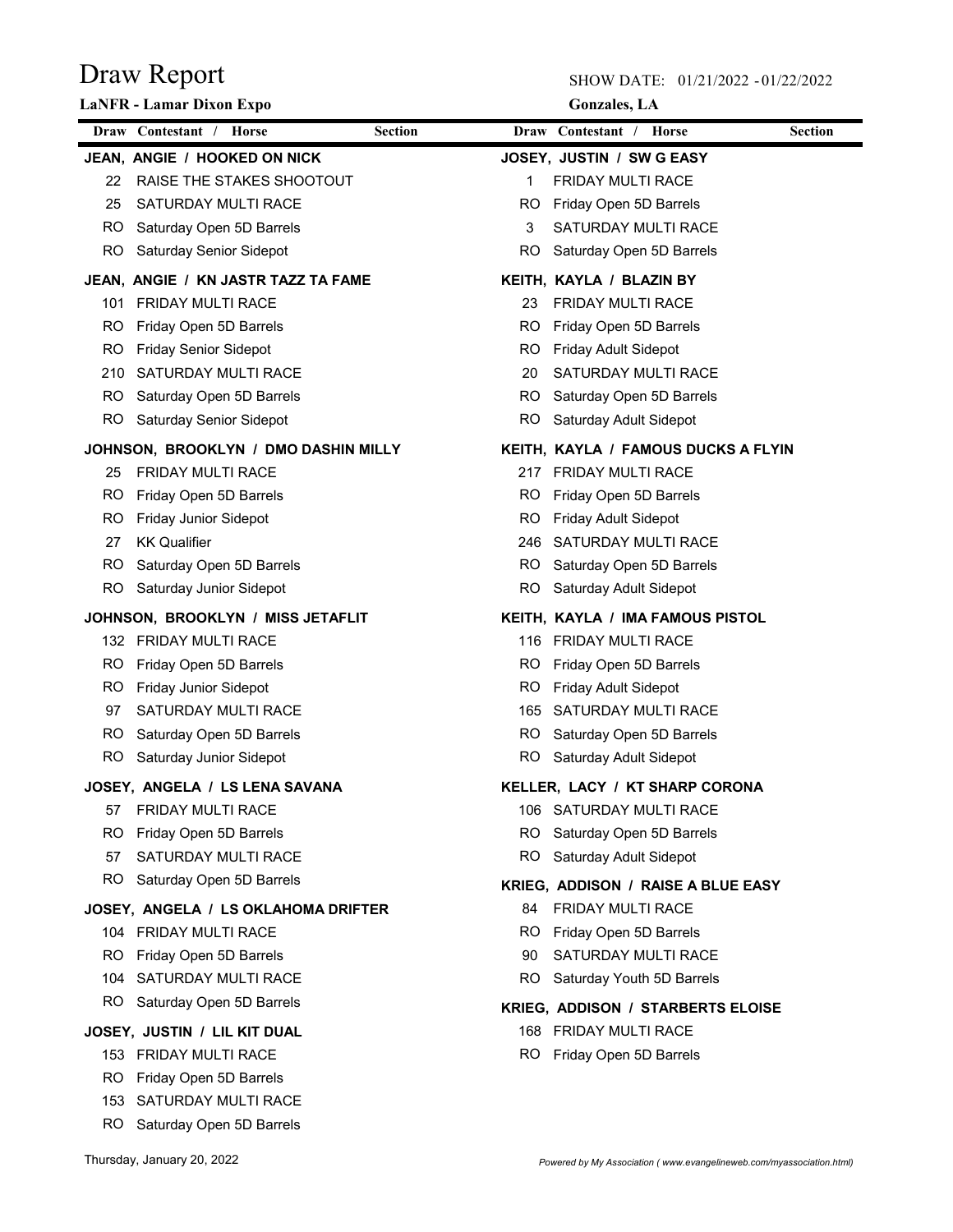|     | <b>LaNFR</b> - Lamar Dixon Expo           |           | <b>Gonzales</b> , LA                 |                |
|-----|-------------------------------------------|-----------|--------------------------------------|----------------|
|     | <b>Section</b><br>Draw Contestant / Horse |           | Draw Contestant / Horse              | <b>Section</b> |
|     | KRIEG, LOGAN / MAEBY A STARBERT           |           | LASSEIGNE, DESI / PERKS MAGIC FROST  |                |
| 71  | <b>FRIDAY MULTI RACE</b>                  |           | 145 FRIDAY MULTI RACE                |                |
| RO. | Friday Open 5D Barrels                    | RO.       | Friday Open 5D Barrels               |                |
| RO. | Friday Junior Sidepot                     | 24        | SATURDAY MULTI RACE                  |                |
| 111 | SATURDAY MULTI RACE                       |           | RO Saturday Open 5D Barrels          |                |
| RO. | Saturday Open 5D Barrels                  |           | LEGENDRE, RHEALYN / ROSE             |                |
|     | RO Saturday Junior Sidepot                |           | 190 FRIDAY MULTI RACE                |                |
|     | <b>KRIEG, LOGAN / STARBERTS ELOISE</b>    | RO.       | Friday Open 5D Barrels               |                |
| 21  | RAISE THE STAKES SHOOTOUT                 | RO.       | Friday Adult Sidepot                 |                |
|     | 222 SATURDAY MULTI RACE                   | 172       | SATURDAY MULTI RACE                  |                |
|     | RO Saturday Open 5D Barrels               | RO.       | Saturday Open 5D Barrels             |                |
|     | RO Saturday Junior Sidepot                |           | RO Saturday Adult Sidepot            |                |
|     | LAICHE, CASEY / DRAGON BY YAWL            |           | LEJEUNE, APRIL / PALS ALLY GAL       |                |
| 76  | <b>FRIDAY MULTI RACE</b>                  |           | 122 FRIDAY MULTI RACE                |                |
| RO. | Friday Open 5D Barrels                    | RO.       | Friday Open 5D Barrels               |                |
| RO. | Friday Adult Sidepot                      | RO.       | Friday Junior Sidepot                |                |
| 22  | SATURDAY MULTI RACE                       |           | 103 SATURDAY MULTI RACE              |                |
| RO. | Saturday Open 5D Barrels                  | RO.       | Saturday Open 5D Barrels             |                |
| RO. | Saturday Adult Sidepot                    |           | RO Saturday Junior Sidepot           |                |
|     | LAICHE, CASEY / GET IT IN GOLD            |           | LEJEUNE, KYNDAL / ZAN PARR SOLANO    |                |
| 10  | RAISE THE STAKES SHOOTOUT                 | 92        | <b>FRIDAY MULTI RACE</b>             |                |
|     | 242 SATURDAY MULTI RACE                   | RO.       | Friday Youth 5D Barrels              |                |
|     | RO Saturday Open 5D Barrels               | RO.       | Friday Open 5D Barrels               |                |
|     | RO Saturday Adult Sidepot                 | 150       | SATURDAY MULTI RACE                  |                |
|     | LAICHE, CASEY / WHO DAT BREES N BY        | RO.       | Saturday Youth 5D Barrels            |                |
|     | 188 FRIDAY MULTI RACE                     |           | RO Saturday Open 5D Barrels          |                |
|     | RO Friday Open 5D Barrels                 |           | LINDSEY, CARLI / MISS JB 0913        |                |
|     | RO Friday Adult Sidepot                   |           | 131 FRIDAY MULTI RACE                |                |
|     | 102 SATURDAY MULTI RACE                   | <b>RO</b> | Friday Open 5D Barrels               |                |
| RO. | Saturday Open 5D Barrels                  | RO        | <b>Friday Adult Sidepot</b>          |                |
| RO. | Saturday Adult Sidepot                    | 86        | SATURDAY MULTI RACE                  |                |
|     | LASSEIGNE, DELANI / NATIVES KEEPN CORONA  | RO.       | Saturday Open 5D Barrels             |                |
|     | 126 FRIDAY MULTI RACE                     | RO.       | Saturday Adult Sidepot               |                |
| RO. | Friday Open 5D Barrels                    |           | LITTON, TIFFANY / BLAZING BAYLIE REY |                |
| RO. | Friday Adult Sidepot                      | 18        | RAISE THE STAKES SHOOTOUT            |                |
| 4   | SATURDAY MULTI RACE                       | 100       | SATURDAY MULTI RACE                  |                |
| RO. | Saturday Open 5D Barrels                  | RO.       | Saturday Open 5D Barrels             |                |
| RO. | Saturday Adult Sidepot                    | RO.       | Saturday Adult Sidepot               |                |
|     |                                           |           | LOPEZ, EMMA / DUALIN LITTLE DEVIL    |                |
|     |                                           | 22        | <b>KK Qualifier</b>                  |                |
|     |                                           | RO.       | Saturday Open 5D Barrels             |                |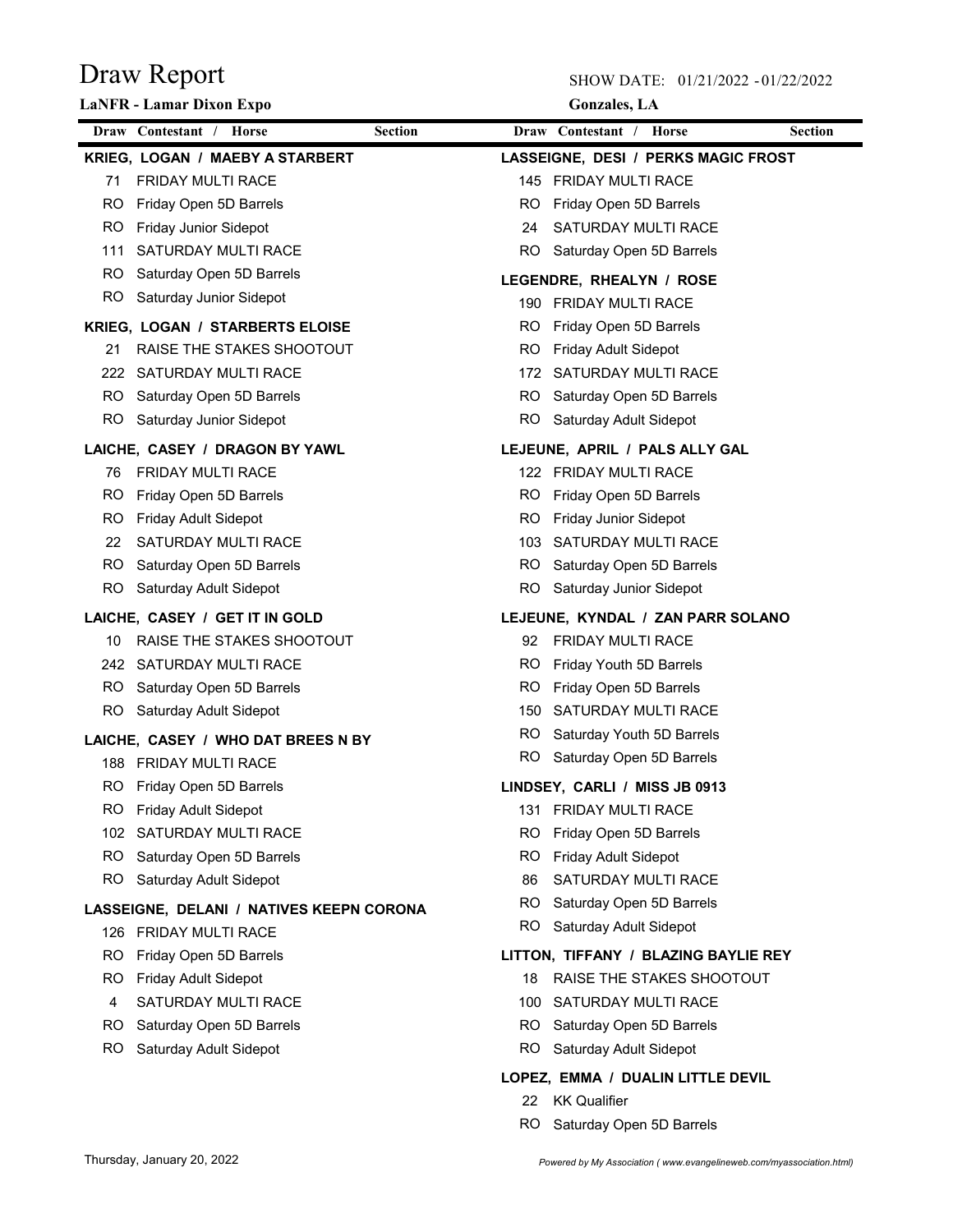SHOW DATE: 01/21/2022 - 01/22/2022

|     | <b>LaNFR</b> - Lamar Dixon Expo             |                |     | <b>Gonzales</b> , LA                 |                                         |                |
|-----|---------------------------------------------|----------------|-----|--------------------------------------|-----------------------------------------|----------------|
|     | Draw Contestant / Horse                     | <b>Section</b> |     | Draw Contestant / Horse              |                                         | <b>Section</b> |
|     | LOPINTO, CHEYENNE / CAFFEE LATTE            |                |     | MARCEAUX, EMILY / WENDY              |                                         |                |
| 68  | SATURDAY MULTI RACE                         |                |     | 147 FRIDAY MULTI RACE                |                                         |                |
| RO. | Saturday Open 5D Barrels                    |                | RO. | Friday Open 5D Barrels               |                                         |                |
|     | LOPINTO, CHEYENNE / KS HUSTLING HUSSEY      |                | RO. | <b>Friday Adult Sidepot</b>          |                                         |                |
|     | 229 SATURDAY MULTI RACE                     |                | 87  | SATURDAY MULTI RACE                  |                                         |                |
|     | RO Saturday Open 5D Barrels                 |                | RO. | Saturday Open 5D Barrels             |                                         |                |
|     | LOUVIERE, ADDIEGRACE / OKA DEE SILVER ANNIE |                | RO. | Saturday Adult Sidepot               |                                         |                |
| 94  | SATURDAY MULTI RACE                         |                |     | MARCENARO, MARIA / DA BAY            |                                         |                |
|     | RO Saturday Youth 5D Barrels                |                | 54  | <b>FRIDAY MULTI RACE</b>             |                                         |                |
|     |                                             |                | RO. | Friday Open 5D Barrels               |                                         |                |
|     | LOUVIERE, ADDIEGRACE / ZADA                 |                | RO. | <b>Friday Adult Sidepot</b>          |                                         |                |
|     | 178 SATURDAY MULTI RACE                     |                |     | 132 SATURDAY MULTI RACE              |                                         |                |
|     | RO Saturday Youth 5D Barrels                |                |     | RO Saturday Open 5D Barrels          |                                         |                |
|     | LOUVIERE, ELLE / DASHIN JETT                |                | RO. | Saturday Adult Sidepot               |                                         |                |
| 43  | <b>FRIDAY MULTI RACE</b>                    |                |     |                                      | <b>MARTIN, ALLI / DIAMONDS ALIVE 17</b> |                |
| RO. | Friday Youth 5D Barrels                     |                |     | 185 FRIDAY MULTI RACE                |                                         |                |
| RO. | Friday Open 5D Barrels                      |                | RO. | Friday Open 5D Barrels               |                                         |                |
| 113 | SATURDAY MULTI RACE                         |                | 211 | SATURDAY MULTI RACE                  |                                         |                |
| RO. | Saturday Youth 5D Barrels                   |                | RO. | Saturday Open 5D Barrels             |                                         |                |
| RO. | Saturday Open 5D Barrels                    |                |     | RO Saturday Adult Sidepot            |                                         |                |
|     | LOUVIERE, ELLE / SHINERS SUGAR SPARK        |                |     |                                      |                                         |                |
|     | 187 FRIDAY MULTI RACE                       |                |     | <b>MARTIN, ALLI / SHINES TOPSAIL</b> |                                         |                |
| RO. | Friday Youth 5D Barrels                     |                | 14  | <b>FRIDAY MULTI RACE</b>             |                                         |                |
| RO. | Friday Open 5D Barrels                      |                | RO. | Friday Open 5D Barrels               |                                         |                |
| 227 | SATURDAY MULTI RACE                         |                | RO. | Friday Adult Sidepot                 |                                         |                |
| RO. | Saturday Youth 5D Barrels                   |                | 36  | SATURDAY MULTI RACE                  |                                         |                |
| RO  | Saturday Open 5D Barrels                    |                | RO. | Saturday Open 5D Barrels             |                                         |                |
|     | LOUVIERE, JAQUELINE / LUCKIE FRIDIE 13      |                | RO. | Saturday Adult Sidepot               |                                         |                |
|     | 103 FRIDAY MULTI RACE                       |                |     | <b>MARTIN, CHRIS / HORSE 1</b>       |                                         |                |
| RO. | Friday Open 5D Barrels                      |                | 30  | <b>FRIDAY MULTI RACE</b>             |                                         |                |
| 158 | SATURDAY MULTI RACE                         |                | RO  | Friday Open 5D Barrels               |                                         |                |
|     | RO Saturday Open 5D Barrels                 |                | RO. | <b>Friday Senior Sidepot</b>         |                                         |                |
|     |                                             |                | 74  | SATURDAY MULTI RACE                  |                                         |                |
|     | MANUEL, TAMMY / CATS WESTERN GREYSTO        |                | RO. | Saturday Open 5D Barrels             |                                         |                |
|     | 111 FRIDAY MULTI RACE                       |                | RO. | <b>Saturday Senior Sidepot</b>       |                                         |                |
| RO. | Friday Open 5D Barrels                      |                |     | <b>MARTIN, CHRIS / HORSE 2</b>       |                                         |                |
| 161 | SATURDAY MULTI RACE                         |                |     | 128 FRIDAY MULTI RACE                |                                         |                |
| RO. | Saturday Open 5D Barrels                    |                | RO. | Friday Open 5D Barrels               |                                         |                |
|     |                                             |                | RO. | <b>Friday Senior Sidepot</b>         |                                         |                |
|     |                                             |                | 219 | SATURDAY MULTI RACE                  |                                         |                |
|     |                                             |                | RO. | Saturday Open 5D Barrels             |                                         |                |

RO Saturday Senior Sidepot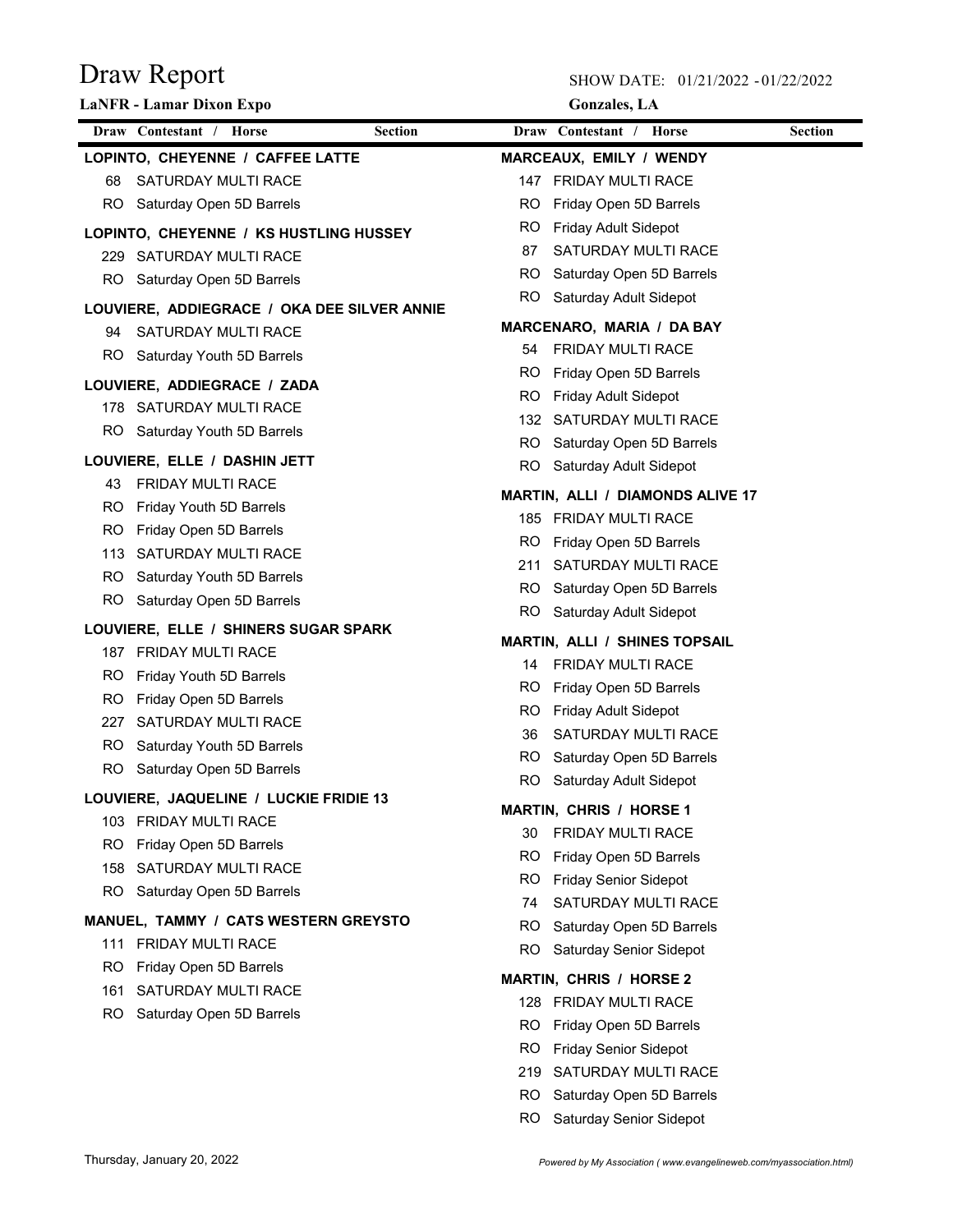|     | <b>LaNFR - Lamar Dixon Expo</b>                       |                | <b>Gonzales</b> , LA                      |
|-----|-------------------------------------------------------|----------------|-------------------------------------------|
|     | Draw Contestant / Horse                               | <b>Section</b> | Draw Contestant / Horse<br><b>Section</b> |
|     | MARTINE, CORRIE / LOUISIANA HEAT                      |                | MILLER, JEDONNE / EDDIES DALLAS COWBOY    |
| 79  | <b>FRIDAY MULTI RACE</b>                              |                | <b>FRIDAY MULTI RACE</b><br>68            |
| RO. | Friday Open 5D Barrels                                |                | RO Friday Open 5D Barrels                 |
| RO. | Friday Adult Sidepot                                  |                | SATURDAY MULTI RACE<br>8                  |
|     | <b>MARTINE, PAYSLIE / YELLOW</b>                      |                | RO Saturday Open 5D Barrels               |
|     | 176 FRIDAY MULTI RACE                                 |                | MOORE, ADDI / CASH                        |
| RO. | Friday Youth 5D Barrels                               |                | 177 FRIDAY MULTI RACE                     |
| 26  | SATURDAY MULTI RACE                                   |                | RO Friday Youth 5D Barrels                |
|     | RO Saturday Youth 5D Barrels                          |                | 148 SATURDAY MULTI RACE                   |
|     | MATHERNE, LACY / BAR SIX BELLES                       |                | RO Saturday Youth 5D Barrels              |
| 61  | <b>FRIDAY MULTI RACE</b>                              |                | MOORE, HAILEY / LEGENDS BELLA MONET       |
| RO. | Friday Open 5D Barrels                                |                | 55 FRIDAY MULTI RACE                      |
| 131 | SATURDAY MULTI RACE                                   |                | Friday Open 5D Barrels<br>RO.             |
| RO. | Saturday Open 5D Barrels                              |                | SATURDAY MULTI RACE<br>64                 |
|     | <b>MATTE, CHRISTINA / LIBERTY</b>                     |                | RO Saturday Open 5D Barrels               |
| 10  | <b>FRIDAY MULTI RACE</b>                              |                | MULKEY, DAKOTAH / MM ROYAL BREEZE         |
| RO. | Friday Open 5D Barrels                                |                | <b>FRIDAY MULTI RACE</b><br>89            |
| 92  | SATURDAY MULTI RACE                                   |                | RO.<br>Friday Open 5D Barrels             |
| RO. | Saturday Open 5D Barrels                              |                | RO.<br>Friday Adult Sidepot               |
|     | <b>MAYEUX, LAUREN / LUCY</b>                          |                | 187 SATURDAY MULTI RACE                   |
|     | 117 FRIDAY MULTI RACE                                 |                | Saturday Open 5D Barrels<br>RO.           |
| RO. | Friday Open 5D Barrels                                |                | RO Saturday Adult Sidepot                 |
| RO. | Friday Adult Sidepot                                  |                | MULKEY, MICHELE / WYO DRIFTIN VALENTINE   |
|     | 206 SATURDAY MULTI RACE                               |                | <b>FRIDAY MULTI RACE</b><br>85            |
| RO. | Saturday Open 5D Barrels                              |                | Friday Open 5D Barrels<br>RO.             |
| RO. | Saturday Adult Sidepot                                |                | <b>Friday Senior Sidepot</b><br>RO.       |
|     | MELANCON, KATI / VR INSTAGATOR                        |                | 112 SATURDAY MULTI RACE                   |
|     | 216 SATURDAY MULTI RACE                               |                | RO Saturday Open 5D Barrels               |
|     | RO Saturday Open 5D Barrels                           |                | RO Saturday Senior Sidepot                |
|     | RO Saturday Adult Sidepot                             |                | NEWMAN, BAYLIE / SETHS VILLAGE CHAMP      |
|     | METOYER, BRENLEY / CC WOODEN FABLE                    |                | 189 FRIDAY MULTI RACE                     |
| 66  | <b>FRIDAY MULTI RACE</b>                              |                | RO.<br>Friday Open 5D Barrels             |
| RO. | Friday Youth 5D Barrels                               |                | SATURDAY MULTI RACE<br>177                |
| RO. | Friday Open 5D Barrels                                |                | RO.<br>Saturday Open 5D Barrels           |
| 49  | SATURDAY MULTI RACE                                   |                | OLIVER, CHLOE / P SCOOTER KIT             |
| RO. | Saturday Youth 5D Barrels                             |                | <b>FRIDAY MULTI RACE</b><br>94            |
| RO. | Saturday Open 5D Barrels                              |                | RO.<br>Friday Open 5D Barrels             |
|     |                                                       |                | SATURDAY MULTI RACE<br>73                 |
|     | METZ, HOLLIE / DIABLE SURE<br>186 SATURDAY MULTI RACE |                | <b>RO</b><br>Saturday Open 5D Barrels     |
| RO  | Saturday Open 5D Barrels                              |                |                                           |
| RO. | Saturday Junior Sidepot                               |                |                                           |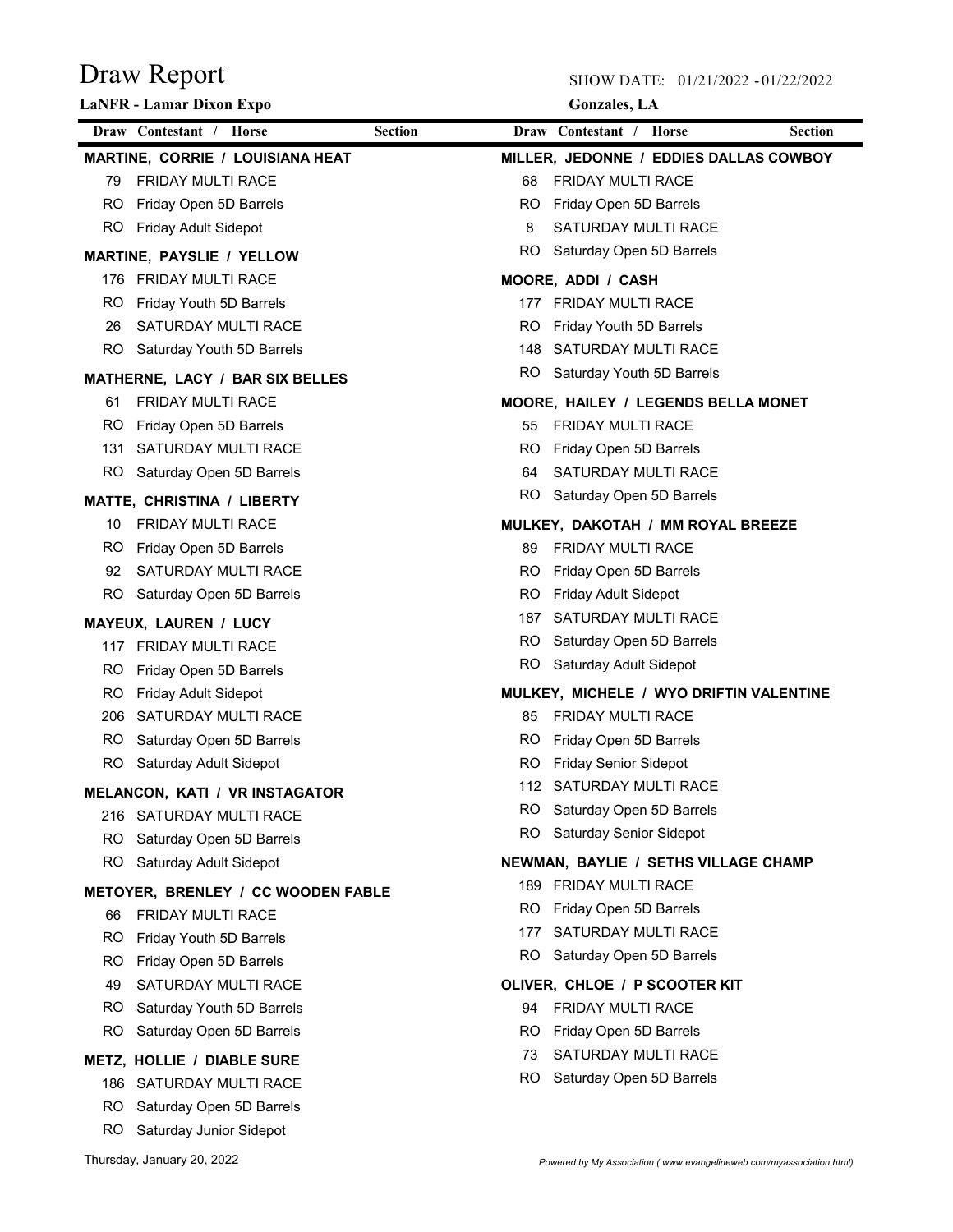|     | <b>LaNFR</b> - Lamar Dixon Expo                     | Gonzales, LA                                                   |
|-----|-----------------------------------------------------|----------------------------------------------------------------|
|     | Draw Contestant /<br><b>Horse</b><br><b>Section</b> | Draw Contestant /<br><b>Section</b><br><b>Horse</b>            |
|     | PARNELL, JOSLYN / JESSA DASH OF GLORY               | PITRE, RHEA / SNOWFLAKE JACK                                   |
| 34  | <b>FRIDAY MULTI RACE</b>                            | 109 FRIDAY MULTI RACE                                          |
| RO. | Friday Open 5D Barrels                              | RO.<br>Friday Open 5D Barrels                                  |
| RO. | <b>Friday Junior Sidepot</b>                        | SATURDAY MULTI RACE<br>213                                     |
| 119 | SATURDAY MULTI RACE                                 | RO.<br>Saturday Open 5D Barrels                                |
| RO. | Saturday Open 5D Barrels                            | RO.<br>Saturday Adult Sidepot                                  |
|     | RO Saturday Junior Sidepot                          | PITRE, RHEA / SUMMERS LITTLE SURPRISE                          |
|     | PARNELL, MIKKI / CHICS STAR SEEKER                  | <b>FRIDAY MULTI RACE</b><br>21                                 |
| 90. | <b>FRIDAY MULTI RACE</b>                            | RO.<br>Friday Open 5D Barrels                                  |
| RO. | Friday Open 5D Barrels                              | SATURDAY MULTI RACE<br>84                                      |
| RO. | <b>Friday Senior Sidepot</b>                        | Saturday Open 5D Barrels<br>RO.                                |
| 171 | SATURDAY MULTI RACE                                 | RO Saturday Adult Sidepot                                      |
| RO. | Saturday Open 5D Barrels                            | POLEZCEK, ZOIE / RESPECT                                       |
|     | RO Saturday Senior Sidepot                          | <b>FRIDAY MULTI RACE</b><br>18                                 |
|     | PARR, EMMA KATE / GRANDIOSE GUY                     | RO.<br>Friday Youth 5D Barrels                                 |
| 26  | RAISE THE STAKES SHOOTOUT                           | Friday Open 5D Barrels<br>RO.                                  |
| 24  | <b>KK Qualifier</b>                                 | SATURDAY MULTI RACE<br>144                                     |
|     | RO Saturday Open 5D Barrels                         | RO Saturday Youth 5D Barrels                                   |
|     |                                                     |                                                                |
|     | PARR, EMMA KATE / PIPE DOWN COMPROMISE              | POOLEY, ELLA / HALLIES ROYAL TWIST                             |
| 5   | RAISE THE STAKES SHOOTOUT<br><b>KK Qualifier</b>    | 120 FRIDAY MULTI RACE                                          |
| 3   |                                                     | RO.<br>Friday Open 5D Barrels                                  |
| RO. | Saturday Open 5D Barrels                            | RO.<br><b>Friday Junior Sidepot</b><br>236 SATURDAY MULTI RACE |
|     | PARRA, AVA / BABY                                   | Saturday Open 5D Barrels<br>RO.                                |
| 44  | <b>FRIDAY MULTI RACE</b>                            | RO Saturday Junior Sidepot                                     |
| RO. | Friday Youth 5D Barrels                             |                                                                |
| RO. | Friday Open 5D Barrels                              | POOLEY, ELLA / SHZ FREAKIN STREAKIN                            |
| 85  | SATURDAY MULTI RACE                                 | 24 FRIDAY MULTI RACE                                           |
| RO. | Saturday Youth 5D Barrels                           | RO.<br>Friday Open 5D Barrels                                  |
| RO. | Saturday Open 5D Barrels                            | <b>RO</b><br>Friday Junior Sidepot                             |
|     | PARRISH, MARY / MODEL MAKIN CASH                    | SATURDAY MULTI RACE<br>33                                      |
| 78  | <b>SATURDAY MULTI RACE</b>                          | Saturday Open 5D Barrels<br>RO.                                |
| RO. | Saturday Open 5D Barrels                            | RO.<br>Saturday Junior Sidepot                                 |
|     | PERDUE, BRAXLYNN / FLASHA BITA CASH                 | PREJEAN, ALLISON / BABES SERENDIPITY                           |
|     | 113 FRIDAY MULTI RACE                               | RAISE THE STAKES SHOOTOUT<br>16                                |
| RO. | Friday Youth 5D Barrels                             | SATURDAY MULTI RACE<br>66                                      |
| RO. | Friday Open 5D Barrels                              |                                                                |
| 62  | SATURDAY MULTI RACE                                 |                                                                |
| RO. | Saturday Youth 5D Barrels                           |                                                                |
| RO. | Saturday Open 5D Barrels                            |                                                                |
|     |                                                     |                                                                |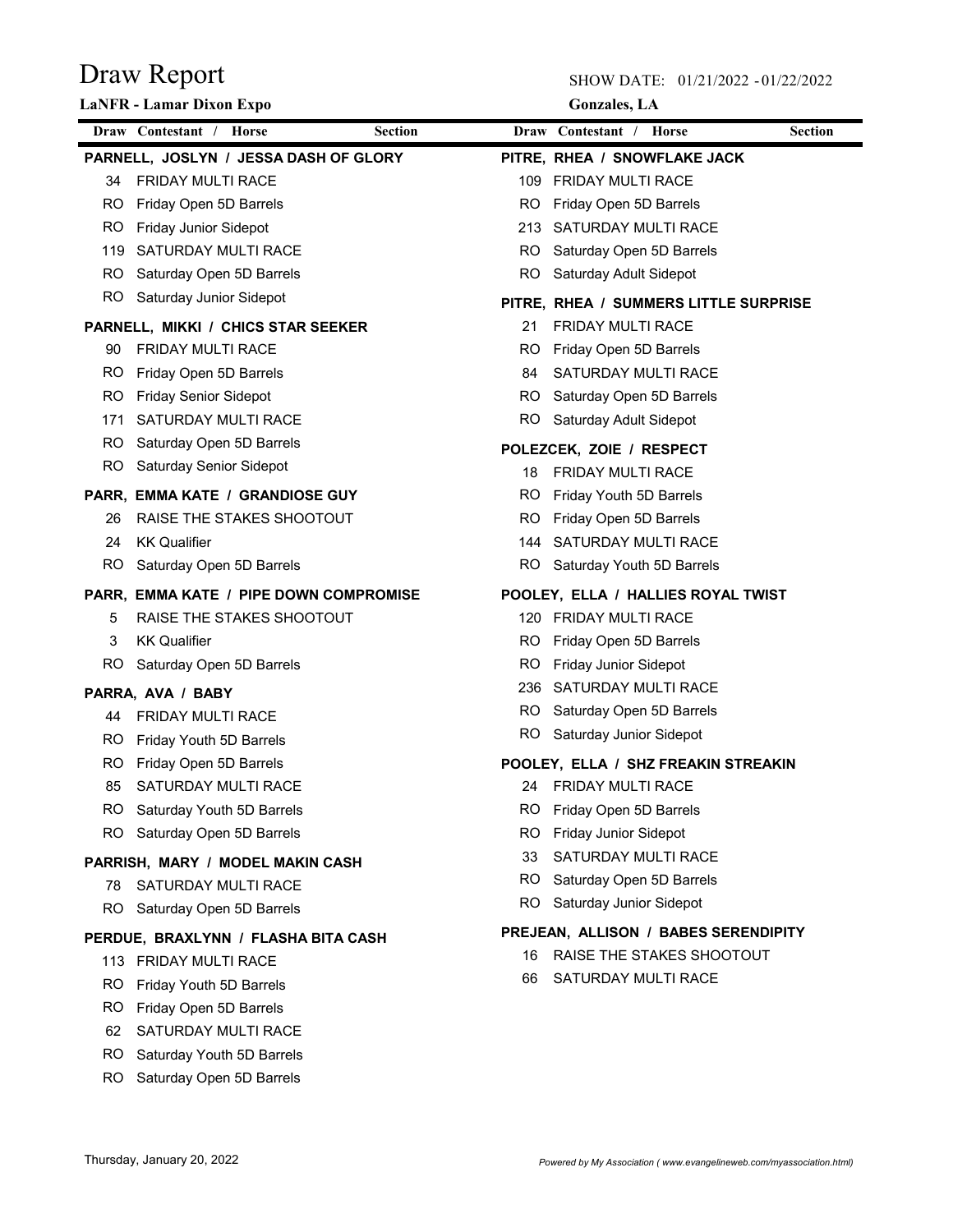| <b>Gonzales, LA</b> |  |
|---------------------|--|
|---------------------|--|

|     | <b>LaNFR</b> - Lamar Dixon Expo           |                |           | <b>Gonzales</b> , LA                                      |                |
|-----|-------------------------------------------|----------------|-----------|-----------------------------------------------------------|----------------|
|     | Draw Contestant / Horse                   | <b>Section</b> |           | Draw Contestant / Horse                                   | <b>Section</b> |
|     | PREJEAN, ALLISON / BECKY DASHING REBEL    |                |           | RICHARD, LINDSEY / DELTAS DUN LOPPEN                      |                |
| 96  | <b>FRIDAY MULTI RACE</b>                  |                | 17        | <b>FRIDAY MULTI RACE</b>                                  |                |
| RO. | Friday Open 5D Barrels                    |                | RO.       | Friday Open 5D Barrels                                    |                |
| RO. | Friday Adult Sidepot                      |                | 93        | SATURDAY MULTI RACE                                       |                |
|     | 202 SATURDAY MULTI RACE                   |                |           | RO Saturday Open 5D Barrels                               |                |
|     | RO Saturday Open 5D Barrels               |                |           | RICHARD, LINDSEY / JIM DANDY BLUE                         |                |
|     | RO Saturday Adult Sidepot                 |                |           | 198 FRIDAY MULTI RACE                                     |                |
|     | PRICE, VICTORIA / CHEX YA FUEL            |                | RO.       | Friday Open 5D Barrels                                    |                |
| 63  | <b>FRIDAY MULTI RACE</b>                  |                |           | 185 SATURDAY MULTI RACE                                   |                |
| RO. | Friday Open 5D Barrels                    |                |           | RO Saturday Open 5D Barrels                               |                |
| 82  | SATURDAY MULTI RACE                       |                |           | RICHARD, SHELBI / CRYSTAL COWBOY                          |                |
|     | RO Saturday Open 5D Barrels               |                | 65        | SATURDAY MULTI RACE                                       |                |
|     | PRICE, VICTORIA / DUALS LIL PISTOL        |                |           | RO Saturday Open 5D Barrels                               |                |
|     | 197 FRIDAY MULTI RACE                     |                |           | RO Saturday Adult Sidepot                                 |                |
| RO. | Friday Open 5D Barrels                    |                |           | RICHARD, SHELBI / RAMSI                                   |                |
|     | 193 SATURDAY MULTI RACE                   |                |           | 204 SATURDAY MULTI RACE                                   |                |
|     | RO Saturday Open 5D Barrels               |                |           | RO Saturday Open 5D Barrels                               |                |
|     | PUFFPAFF, HANNAH / BR JUSTA FIREWATER     |                |           |                                                           |                |
| 49  | <b>FRIDAY MULTI RACE</b>                  |                |           | RICHARDSON, KENEDIE / SHE CASHIN N DASHIN                 |                |
| RO. | Friday Open 5D Barrels                    |                |           | 170 SATURDAY MULTI RACE                                   |                |
| RO. | <b>Friday Adult Sidepot</b>               |                |           | RO Saturday Open 5D Barrels                               |                |
| 28  | SATURDAY MULTI RACE                       |                |           | ROBERTSON, JORDAN / PT FIREWATER FORREST                  |                |
| RO. | Saturday Open 5D Barrels                  |                | 69        | <b>FRIDAY MULTI RACE</b>                                  |                |
|     | RO Saturday Adult Sidepot                 |                | RO.       | Friday Open 5D Barrels                                    |                |
|     | <b>RANDLE, BOBBI / FC A CLASSIC LATTE</b> |                | 121       | SATURDAY MULTI RACE                                       |                |
| 52  | <b>FRIDAY MULTI RACE</b>                  |                |           | RO Saturday Open 5D Barrels                               |                |
| RO. | Friday Open 5D Barrels                    |                |           | <b>ROBY, KRISTEN / DASH THRU FIREWATER</b>                |                |
| RO. | <b>Friday Senior Sidepot</b>              |                |           | 28 RAISE THE STAKES SHOOTOUT                              |                |
| 195 | SATURDAY MULTI RACE                       |                |           | ROBY, KRISTEN / KB DASH TA CHICKS                         |                |
| RO. | Saturday Open 5D Barrels                  |                | 4         | RAISE THE STAKES SHOOTOUT                                 |                |
| RO. | <b>Saturday Senior Sidepot</b>            |                |           | ROGERS, BELINDA / NF REDMAN ROGER                         |                |
|     | REESE, MAYLEE / DIXIE                     |                | 72        | <b>SATURDAY MULTI RACE</b>                                |                |
|     | 163 FRIDAY MULTI RACE                     |                | <b>RO</b> | Saturday Open 5D Barrels                                  |                |
| RO. | Friday Youth 5D Barrels                   |                | RO.       | Saturday Senior Sidepot                                   |                |
| 101 | SATURDAY MULTI RACE                       |                |           | ROHMAN, APRIL / A WIZZIN IMPACK                           |                |
| RO. | Saturday Youth 5D Barrels                 |                |           | 35 SATURDAY MULTI RACE                                    |                |
|     |                                           |                | RO.       | Saturday Open 5D Barrels                                  |                |
|     | REEVES, BECKY BASS / THIS IS A GUYS GUY   |                |           |                                                           |                |
|     | 47 SATURDAY MULTI RACE                    |                |           | ROHMAN, TRISTA / A WIZZIN IMPACK<br>169 FRIDAY MULTI RACE |                |
| RO. | Saturday Open 5D Barrels                  |                |           |                                                           |                |
| RO. | Saturday Senior Sidepot                   |                | RO.       | Friday Open 5D Barrels                                    |                |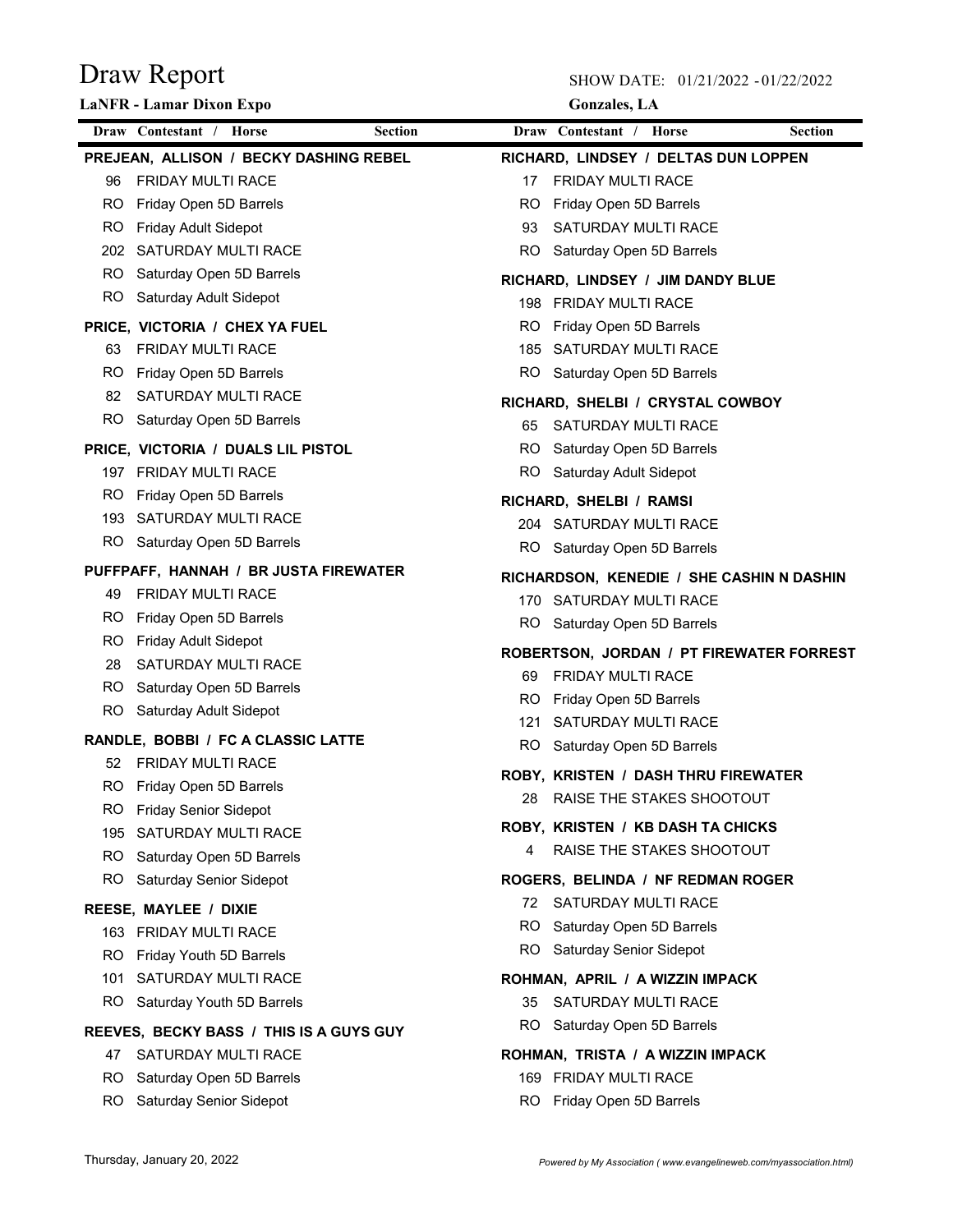|     | <b>LaNFR</b> - Lamar Dixon Expo                         | <b>Gonzales</b> , LA                         |  |  |
|-----|---------------------------------------------------------|----------------------------------------------|--|--|
|     | <b>Section</b><br>Draw Contestant /<br>Horse            | Draw Contestant /<br><b>Section</b><br>Horse |  |  |
|     | ROUSSEL, TARA / CAJUNS CORONA                           | <b>SCIONEAUX, TONI / SUPAFREAK</b>           |  |  |
|     | 179 SATURDAY MULTI RACE                                 | SATURDAY MULTI RACE<br>79                    |  |  |
| RO. | Saturday Open 5D Barrels                                | RO.<br>Saturday Open 5D Barrels              |  |  |
|     | ROY, MONTANA / LA MUDD SLINGER                          | <b>SEAUX, CHEYENNE / CUSTOM GREY</b>         |  |  |
|     | 173 FRIDAY MULTI RACE                                   | 213 FRIDAY MULTI RACE                        |  |  |
| RO. | Friday Open 5D Barrels                                  | Friday Open 5D Barrels<br>RO.                |  |  |
| RO. | <b>Friday Junior Sidepot</b>                            | <b>Friday Junior Sidepot</b><br>RO.          |  |  |
| 59  | SATURDAY MULTI RACE                                     | SATURDAY MULTI RACE<br>240                   |  |  |
| RO. | Saturday Open 5D Barrels                                | Saturday Open 5D Barrels<br>RO.              |  |  |
|     | RO Saturday Junior Sidepot                              | RO<br>Saturday Junior Sidepot                |  |  |
|     | ROY, MONTANA / SASS ME IN FRENCH                        | SEAUX, CHEYENNE / JUNIORS PEPPY BAR          |  |  |
|     | 114 FRIDAY MULTI RACE                                   | <b>FRIDAY MULTI RACE</b><br>7                |  |  |
| RO. | Friday Open 5D Barrels                                  | <b>RO</b><br>Friday Open 5D Barrels          |  |  |
| RO. | <b>Friday Junior Sidepot</b>                            | <b>RO</b><br>Friday Junior Sidepot           |  |  |
| 6   | <b>SATURDAY MULTI RACE</b>                              | SATURDAY MULTI RACE<br>12                    |  |  |
| RO. | Saturday Open 5D Barrels                                | <b>RO</b><br>Saturday Open 5D Barrels        |  |  |
| RO. | Saturday Junior Sidepot                                 | <b>RO</b><br>Saturday Junior Sidepot         |  |  |
|     | ROY, MONTANA / WHO STOLI MY CORONA                      | SEAUX, CHEYENNE / RANGER PACKIN PISTOL       |  |  |
|     | FRIDAY MULTI RACE                                       | 115 FRIDAY MULTI RACE                        |  |  |
|     | RO Friday Open 5D Barrels                               | RO.<br>Friday Open 5D Barrels                |  |  |
| RO. | <b>Friday Junior Sidepot</b>                            | RO.<br><b>Friday Junior Sidepot</b>          |  |  |
|     | 122 SATURDAY MULTI RACE                                 | SATURDAY MULTI RACE<br>138                   |  |  |
|     | RO Saturday Open 5D Barrels                             | Saturday Open 5D Barrels<br>RO.              |  |  |
|     | RO Saturday Junior Sidepot                              | RO.<br>Saturday Junior Sidepot               |  |  |
|     | RUSSELL, MALLARIE / LITTLE BIT                          | SELLERS, HAYDEN / HIGH FLYIN MOONSHINE       |  |  |
|     | 161 FRIDAY MULTI RACE                                   | 207 FRIDAY MULTI RACE                        |  |  |
|     | RO Friday Youth 5D Barrels                              | RO Fridav Youth 5D Barrels                   |  |  |
|     | SAVANT, REAGAN / MP READY FOR DINERO                    | RO Friday Open 5D Barrels                    |  |  |
|     | 15 KK Qualifier                                         | 212 SATURDAY MULTI RACE                      |  |  |
| RO. | Saturday Open 5D Barrels                                | RO.<br>Saturday Youth 5D Barrels             |  |  |
|     | <b>SCIONEAUX, MARLEE / GLOVEBOX</b>                     | RO.<br>Saturday Open 5D Barrels              |  |  |
|     | 136 FRIDAY MULTI RACE                                   | SELLERS, HAYDEN / PEPPYS SKIPPEN ITCH        |  |  |
|     | RO Friday Youth 5D Barrels                              | <b>FRIDAY MULTI RACE</b><br>93               |  |  |
| 10  | SATURDAY MULTI RACE                                     | RO.<br>Friday Youth 5D Barrels               |  |  |
|     | RO Saturday Youth 5D Barrels                            | Friday Open 5D Barrels<br>RO.                |  |  |
|     |                                                         | SATURDAY MULTI RACE<br>135                   |  |  |
|     | SCIONEAUX, TONI / SLING SHOT<br>235 SATURDAY MULTI RACE | RO.<br>Saturday Youth 5D Barrels             |  |  |
|     |                                                         | RO.<br>Saturday Open 5D Barrels              |  |  |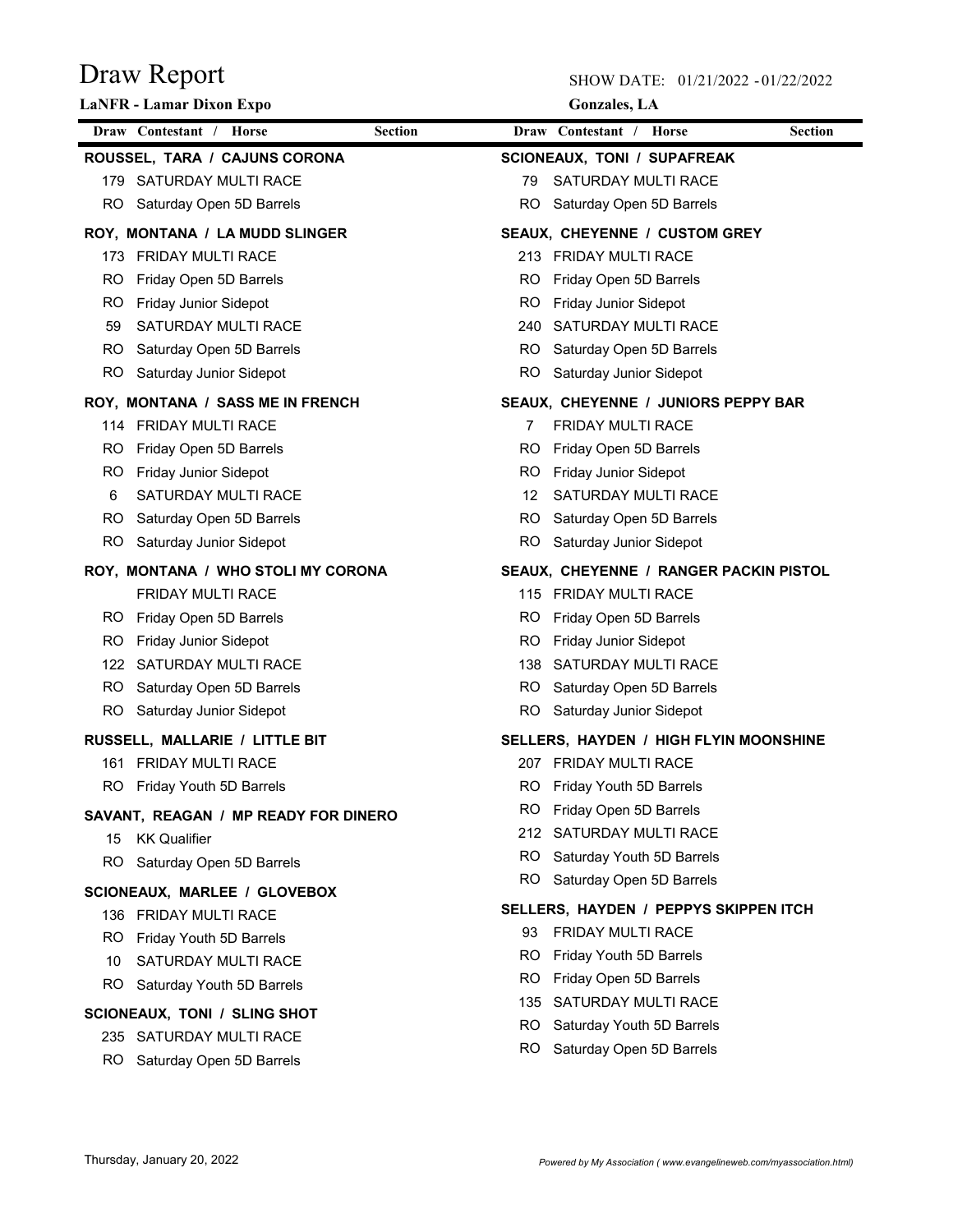|     | <b>LaNFR</b> - Lamar Dixon Expo      |                |           | <b>Gonzales</b> , LA                 |                |
|-----|--------------------------------------|----------------|-----------|--------------------------------------|----------------|
|     | Draw Contestant / Horse              | <b>Section</b> |           | Draw Contestant / Horse              | <b>Section</b> |
|     | SHIRLEY, ROBERT / MILLIE PAINTED JET |                |           | SIMON, ALLISON / CLM MR JAMBEIT BEBE |                |
|     | 217 SATURDAY MULTI RACE              |                | 98        | <b>FRIDAY MULTI RACE</b>             |                |
|     | RO Saturday Open 5D Barrels          |                | RO.       | Friday Open 5D Barrels               |                |
|     | RO Saturday Senior Sidepot           |                | 54        | SATURDAY MULTI RACE                  |                |
|     | SHURDEN, REAGAN / JM CORONAS FAME    |                |           | RO Saturday Open 5D Barrels          |                |
| 47  | <b>FRIDAY MULTI RACE</b>             |                |           | SMITH, LAYNE / JOSIE                 |                |
| RO. | Friday Open 5D Barrels               |                |           | 223 SATURDAY MULTI RACE              |                |
| 11  | <b>KK Qualifier</b>                  |                |           | RO Saturday Youth 5D Barrels         |                |
| RO. | Saturday Open 5D Barrels             |                | RO.       | Saturday Open 5D Barrels             |                |
|     | SHURDEN, REAGAN / NC FRENCH FANNY    |                |           | SMITH, LAYNE / SISTER                |                |
|     | 183 FRIDAY MULTI RACE                |                |           | 129 SATURDAY MULTI RACE              |                |
| RO. | Friday Open 5D Barrels               |                |           | RO Saturday Youth 5D Barrels         |                |
| 32  | <b>KK Qualifier</b>                  |                |           | RO Saturday Open 5D Barrels          |                |
|     | RO Saturday Open 5D Barrels          |                |           | SMITH, SHANNON / BUSY LACIN CHEX     |                |
|     | SHURDEN, TAYLOR / CHISUMM            |                | 33        | <b>FRIDAY MULTI RACE</b>             |                |
|     | 178 FRIDAY MULTI RACE                |                | RO.       | Friday Open 5D Barrels               |                |
| RO. | Friday Open 5D Barrels               |                | RO.       | <b>Friday Senior Sidepot</b>         |                |
| 31  | <b>KK Qualifier</b>                  |                |           | 214 SATURDAY MULTI RACE              |                |
| RO. | Saturday Open 5D Barrels             |                | RO.       | Saturday Open 5D Barrels             |                |
|     | SHURDEN, TAYLOR / FIRE UP THAT ROSE  |                | RO.       | <b>Saturday Senior Sidepot</b>       |                |
| 4   | <b>KK Qualifier</b>                  |                |           | SPIVEY, ANGEL / NIKKIS TWISTER       |                |
| RO. | Saturday Open 5D Barrels             |                |           | 124 FRIDAY MULTI RACE                |                |
|     | SHURDEN, TAYLOR / TOGIES RED CAT     |                | RO.       | Friday Open 5D Barrels               |                |
| 73. | <b>FRIDAY MULTI RACE</b>             |                | RO.       | <b>Friday Senior Sidepot</b>         |                |
| RO. | Friday Open 5D Barrels               |                | 159       | SATURDAY MULTI RACE                  |                |
| 18  | <b>KK Qualifier</b>                  |                | RO.       | Saturday Open 5D Barrels             |                |
|     | RO Saturday Open 5D Barrels          |                |           | RO Saturday Senior Sidepot           |                |
|     | SIMMONS, TINA / EYE CANDY CAT        |                |           | SPIVEY, ANGEL / SPECIAL EYES FANTASY |                |
| 8   | FRIDAY MULTI RACE                    |                | 9         | FRIDAY MULTI RACE                    |                |
| RO. | Friday Open 5D Barrels               |                | RO        | Friday Open 5D Barrels               |                |
| 88  | SATURDAY MULTI RACE                  |                | RO        | <b>Friday Senior Sidepot</b>         |                |
|     | RO Saturday Open 5D Barrels          |                | 15        | SATURDAY MULTI RACE                  |                |
|     | SIMMONS, TINA / FAMOUS LIL LADY      |                | RO.       | Saturday Open 5D Barrels             |                |
| 70  | <b>FRIDAY MULTI RACE</b>             |                | RO.       | <b>Saturday Senior Sidepot</b>       |                |
| RO. | Friday Open 5D Barrels               |                |           | SPIVEY, ANGEL / TASER ME BLUE        |                |
|     | 234 SATURDAY MULTI RACE              |                |           | 211 FRIDAY MULTI RACE                |                |
| RO. | Saturday Open 5D Barrels             |                | <b>RO</b> | Friday Open 5D Barrels               |                |
|     |                                      |                | <b>RO</b> | <b>Friday Senior Sidepot</b>         |                |
|     |                                      |                | 244       | SATURDAY MULTI RACE                  |                |
|     |                                      |                | RO.       | Saturday Open 5D Barrels             |                |
|     |                                      |                | RO.       | Saturday Senior Sidepot              |                |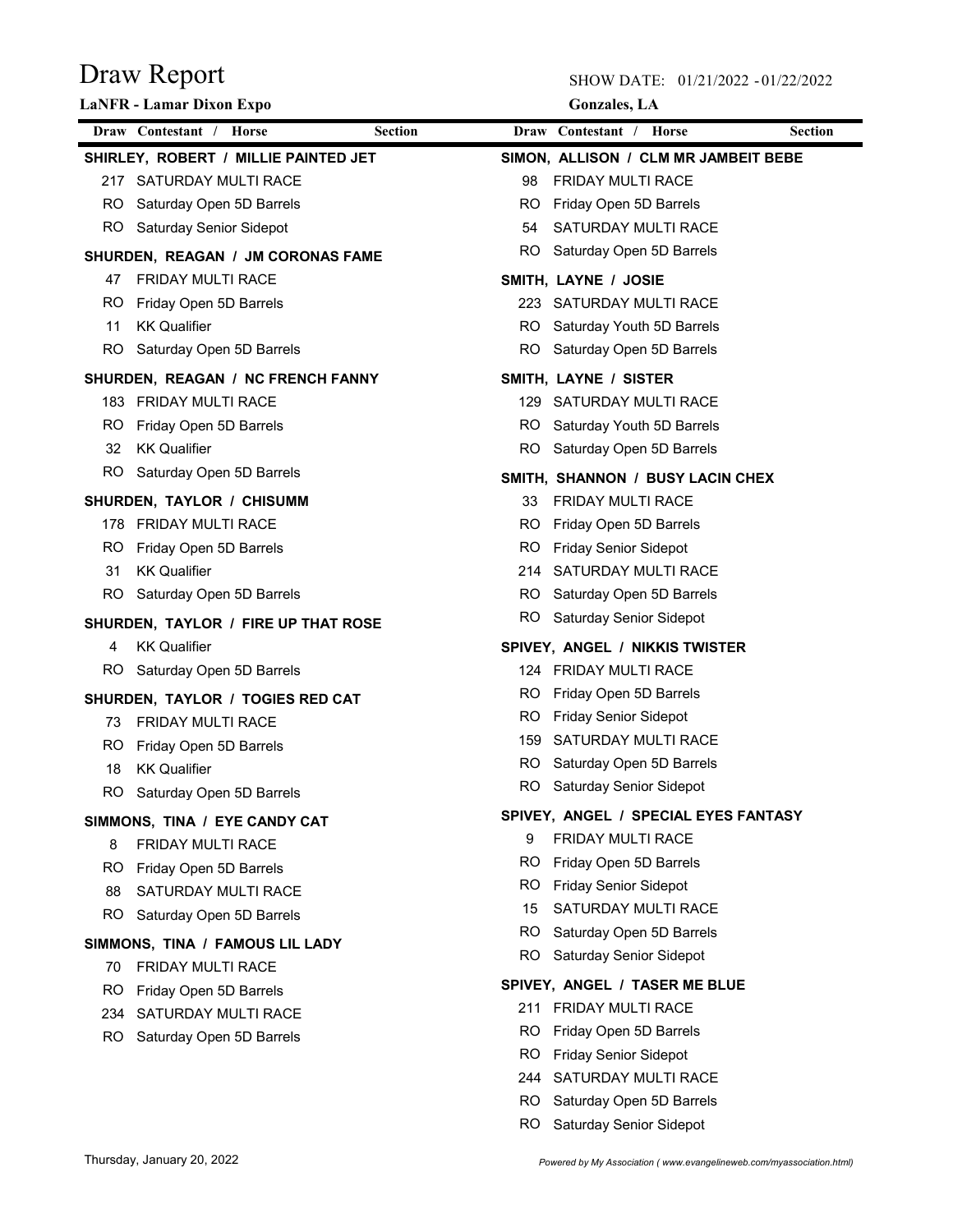|           | <b>LaNFR</b> - Lamar Dixon Expo         |                |     | <b>Gonzales</b> , LA                     |                |
|-----------|-----------------------------------------|----------------|-----|------------------------------------------|----------------|
|           | Draw Contestant / Horse                 | <b>Section</b> |     | Draw Contestant / Horse                  | <b>Section</b> |
|           | STAFFORD, SAVANNAH / BR DUCK DUCK GOOSE |                |     | STEPHENS, NATALIE / MISTY                |                |
| 86        | <b>FRIDAY MULTI RACE</b>                |                |     | 210 FRIDAY MULTI RACE                    |                |
| RO.       | Friday Open 5D Barrels                  |                | RO. | Friday Open 5D Barrels                   |                |
| RO.       | <b>Friday Junior Sidepot</b>            |                | RO. | Friday Junior Sidepot                    |                |
| 145       | SATURDAY MULTI RACE                     |                | 241 | SATURDAY MULTI RACE                      |                |
| RO.       | Saturday Open 5D Barrels                |                | RO. | Saturday Open 5D Barrels                 |                |
|           | RO Saturday Junior Sidepot              |                | RO. | Saturday Junior Sidepot                  |                |
|           | STEPHENS, HAILEY / ROCKIN HICKORY BUBHA |                |     | STEWART, JENNA / SHESANIVORY             |                |
| 39        | FRIDAY MULTI RACE                       |                | 110 | <b>FRIDAY MULTI RACE</b>                 |                |
| RO.       | Friday Open 5D Barrels                  |                | RO  | Friday Open 5D Barrels                   |                |
| RO.       | Friday Junior Sidepot                   |                | 44  | SATURDAY MULTI RACE                      |                |
| 51        | SATURDAY MULTI RACE                     |                | RO. | Saturday Open 5D Barrels                 |                |
| RO.       | Saturday Open 5D Barrels                |                |     | STEWART, JENNA / STREETS TUFF STUFF      |                |
| RO.       | Saturday Junior Sidepot                 |                |     | 157 FRIDAY MULTI RACE                    |                |
|           | STEPHENS, HAILEY / SPARKED A BLAZE      |                | RO. | Friday Open 5D Barrels                   |                |
|           | 204 FRIDAY MULTI RACE                   |                | 168 | SATURDAY MULTI RACE                      |                |
| RO        | Friday Open 5D Barrels                  |                | RO. | Saturday Open 5D Barrels                 |                |
| <b>RO</b> | Friday Junior Sidepot                   |                |     | STONE, PENNY / FRENCHMANSPEEKABOO        |                |
| 180       | SATURDAY MULTI RACE                     |                | 17  | SATURDAY MULTI RACE                      |                |
| RO.       | Saturday Open 5D Barrels                |                | RO. | Saturday Open 5D Barrels                 |                |
| RO.       | Saturday Junior Sidepot                 |                |     | RO Saturday Senior Sidepot               |                |
|           | STEPHENS, NATALIE / ANARCHY             |                |     | STRICKLAND, BRENNA / DOCS LIL JAY BONNIE |                |
| 41        | <b>FRIDAY MULTI RACE</b>                |                |     | 179 FRIDAY MULTI RACE                    |                |
| RO.       | Friday Open 5D Barrels                  |                | RO. | Friday Youth 5D Barrels                  |                |
| RO        | Friday Junior Sidepot                   |                | RO. | Friday Open 5D Barrels                   |                |
| 14        | SATURDAY MULTI RACE                     |                | 12  | <b>KK Qualifier</b>                      |                |
| RO.       | Saturday Open 5D Barrels                |                |     | RO Saturday Youth 5D Barrels             |                |
|           | RO Saturday Junior Sidepot              |                |     | RO Saturday Open 5D Barrels              |                |
|           | STEPHENS, NATALIE / DASANI              |                |     | STRINGER, GRACELYN / CHOOCHOO            |                |
|           | 118 FRIDAY MULTI RACE                   |                | 127 | FRIDAY MULTI RACE                        |                |
| RO        | Friday Open 5D Barrels                  |                | RO  | Friday Youth 5D Barrels                  |                |
| <b>RO</b> | <b>Friday Junior Sidepot</b>            |                | RO  | Friday Open 5D Barrels                   |                |
| 141       | SATURDAY MULTI RACE                     |                | 162 | SATURDAY MULTI RACE                      |                |
| RO.       | Saturday Open 5D Barrels                |                | RO. | Saturday Youth 5D Barrels                |                |
| RO.       | Saturday Junior Sidepot                 |                | RO  | Saturday Open 5D Barrels                 |                |
|           |                                         |                |     | SULLIVAN, ELLE / GOLD MASTERCARD         |                |
|           |                                         |                | 29  | RAISE THE STAKES SHOOTOUT                |                |
|           |                                         |                | 167 | SATURDAY MULTI RACE                      |                |
|           |                                         |                | RO. | Saturday Open 5D Barrels                 |                |
|           |                                         |                | RO. | Saturday Junior Sidepot                  |                |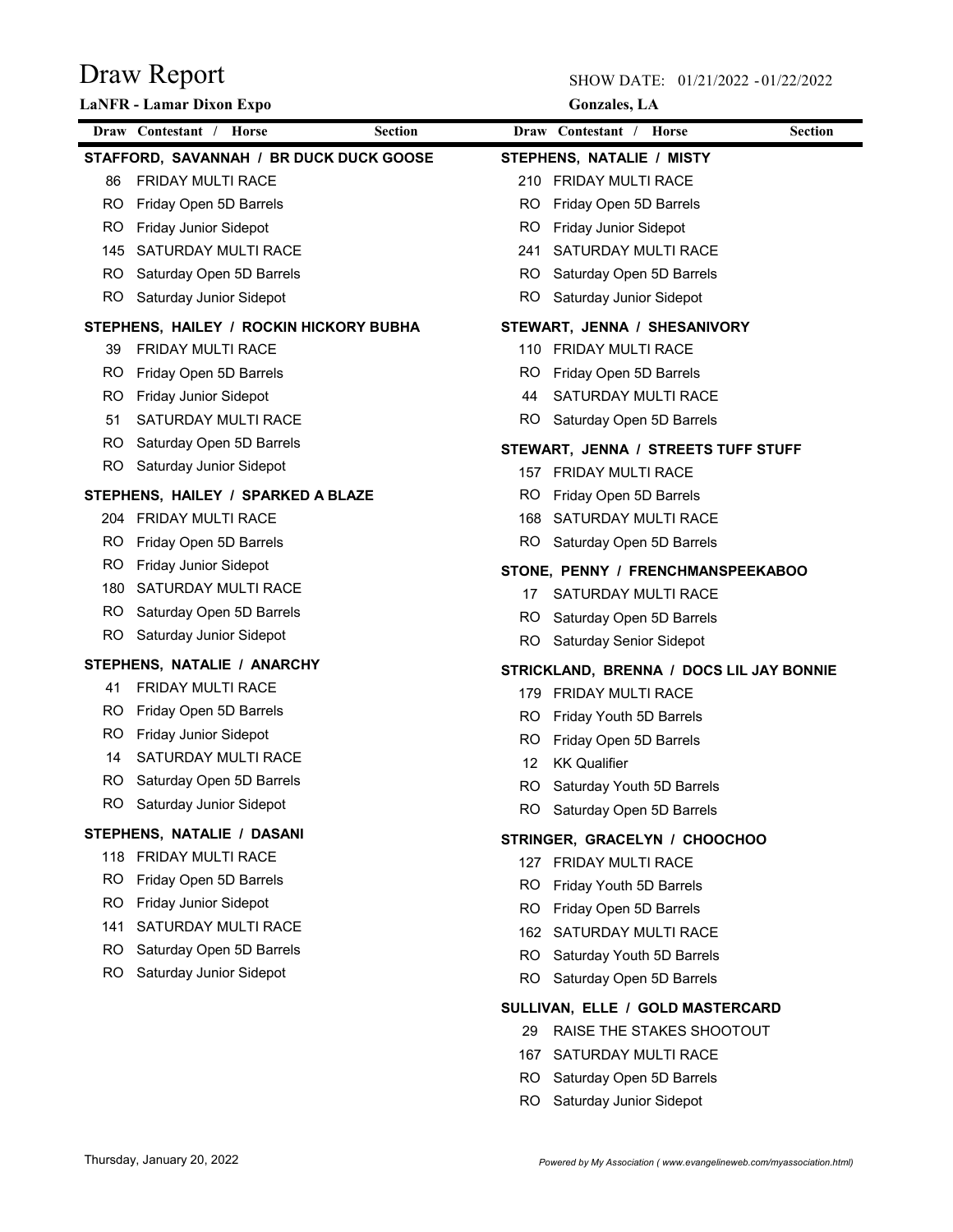|     | <b>LaNFR</b> - Lamar Dixon Expo      |                |           | <b>Gonzales</b> , LA                                        |                |
|-----|--------------------------------------|----------------|-----------|-------------------------------------------------------------|----------------|
|     | Draw Contestant / Horse              | <b>Section</b> |           | Draw Contestant /<br><b>Horse</b>                           | <b>Section</b> |
|     | SULLIVAN, ELLE / INDEFEASIBLE BJ     |                |           | TANKSLEY, BARBARA / DOLLS WONDER DOLLLY                     |                |
| 1   | RAISE THE STAKES SHOOTOUT            |                |           | 108 SATURDAY MULTI RACE                                     |                |
| 5   | <b>SATURDAY MULTI RACE</b>           |                |           | RO Saturday Open 5D Barrels                                 |                |
|     | RO Saturday Open 5D Barrels          |                |           | RO Saturday Senior Sidepot                                  |                |
|     | RO Saturday Junior Sidepot           |                |           | TARVER, KACY / STORMY                                       |                |
|     | SULLIVAN, ELLE / SEIS SILK           |                | 97        | <b>FRIDAY MULTI RACE</b>                                    |                |
| 64  | <b>FRIDAY MULTI RACE</b>             |                | RO.       | Friday Open 5D Barrels                                      |                |
| RO. | Friday Open 5D Barrels               |                | RO.       | Friday Adult Sidepot                                        |                |
| RO. | Friday Junior Sidepot                |                |           | 154 SATURDAY MULTI RACE                                     |                |
|     | 247 SATURDAY MULTI RACE              |                | RO.       | Saturday Open 5D Barrels                                    |                |
|     | RO Saturday Open 5D Barrels          |                | RO.       | Saturday Adult Sidepot                                      |                |
|     | RO Saturday Junior Sidepot           |                |           | TATE, AVERY / COOPER                                        |                |
|     | SULLIVAN, ELLE / SWEET FAST RIDE     |                | 17        | <b>KK Qualifier</b>                                         |                |
| 15  | RAISE THE STAKES SHOOTOUT            |                | RO.       | Saturday Open 5D Barrels                                    |                |
| 81  | SATURDAY MULTI RACE                  |                | RO.       | Saturday Junior Sidepot                                     |                |
|     | RO Saturday Open 5D Barrels          |                |           | TEEL, HAIVEN / SBW STREAKINPEACH                            |                |
|     | RO Saturday Junior Sidepot           |                | 99        | <b>FRIDAY MULTI RACE</b>                                    |                |
|     | SULLIVAN, PERRY / MY SWEET LIL GATOR |                |           | RO Friday Open 5D Barrels                                   |                |
| 16  | <b>FRIDAY MULTI RACE</b>             |                | 9         | <b>KK Qualifier</b>                                         |                |
|     | RO Friday Open 5D Barrels            |                | RO.       | Saturday Open 5D Barrels                                    |                |
| RO. | <b>Friday Junior Sidepot</b>         |                |           | TEEL, KRYSTAL / FEATURED REQUEST                            |                |
| 76  | SATURDAY MULTI RACE                  |                | 95        | <b>FRIDAY MULTI RACE</b>                                    |                |
|     | RO Saturday Open 5D Barrels          |                | RO.       | Friday Open 5D Barrels                                      |                |
|     | RO Saturday Junior Sidepot           |                | RO.       | Friday Adult Sidepot                                        |                |
|     | SULLIVAN, PERRY / PLAYIN DOCS GOLD   |                |           |                                                             |                |
|     | 199 FRIDAY MULTI RACE                |                |           | THERIOT, TAYLOR / COOSAMINT PATTI<br>32 FRIDAY MULTI RACE   |                |
|     | RO Friday Open 5D Barrels            |                | RO        | Friday Open 5D Barrels                                      |                |
| RO. | Friday Junior Sidepot                |                | RO        | Friday Junior Sidepot                                       |                |
| 6   | <b>KK Qualifier</b>                  |                | 41        | SATURDAY MULTI RACE                                         |                |
| RO. | Saturday Open 5D Barrels             |                | RO.       | Saturday Open 5D Barrels                                    |                |
| RO. | Saturday Junior Sidepot              |                | RO.       | Saturday Junior Sidepot                                     |                |
|     | SUMMERS, JODIE / EXTRA BAD N BOUJEE  |                |           |                                                             |                |
|     | 12 FRIDAY MULTI RACE                 |                |           | THERIOT, TAYLOR / MAGGIES BLU STAR<br>203 FRIDAY MULTI RACE |                |
| RO. | Friday Open 5D Barrels               |                | RO.       | Friday Open 5D Barrels                                      |                |
| 37  | SATURDAY MULTI RACE                  |                | RO.       | Friday Junior Sidepot                                       |                |
|     | RO Saturday Open 5D Barrels          |                | 176       | SATURDAY MULTI RACE                                         |                |
|     | SUMMERS, JODIE / SPENCERS PRIDE      |                | RO.       | Saturday Open 5D Barrels                                    |                |
|     | 133 FRIDAY MULTI RACE                |                | <b>RO</b> | Saturday Junior Sidepot                                     |                |
| RO. | Friday Open 5D Barrels               |                |           |                                                             |                |
| 77  | SATURDAY MULTI RACE                  |                |           |                                                             |                |
| RO. | Saturday Open 5D Barrels             |                |           |                                                             |                |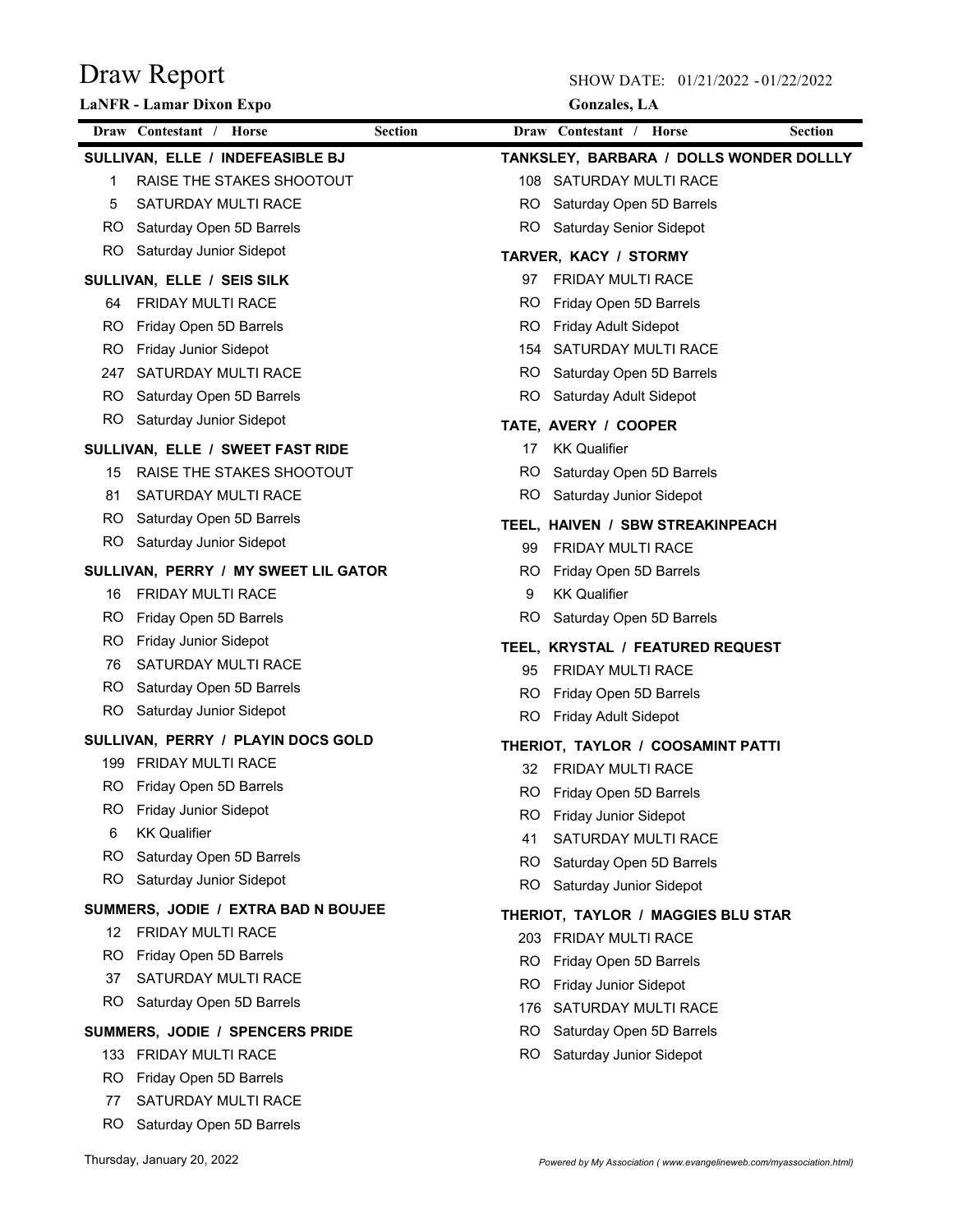SHOW DATE: 01/21/2022 - 01/22/2022

**Gonzales, LA**

|     | <b>LaNFR</b> - Lamar Dixon Expo                               |                |     | <b>Gonzales</b> , LA                                            |                |
|-----|---------------------------------------------------------------|----------------|-----|-----------------------------------------------------------------|----------------|
|     | Draw Contestant / Horse                                       | <b>Section</b> |     | Draw Contestant / Horse                                         | <b>Section</b> |
|     | THIBODEAUX, LILLIAN / COLONIAL BAR BULLY                      |                |     | THOMPSON, HAILEY / DON'T HOPE BELIEVE                           |                |
| 87  | <b>FRIDAY MULTI RACE</b>                                      |                |     | 186 FRIDAY MULTI RACE                                           |                |
| RO. | Friday Youth 5D Barrels                                       |                |     | RO Friday Open 5D Barrels                                       |                |
|     | 110 SATURDAY MULTI RACE                                       |                | RO. | <b>Friday Junior Sidepot</b>                                    |                |
|     | RO Saturday Youth 5D Barrels                                  |                | 2   | <b>KK Qualifier</b>                                             |                |
|     | THIBODEAUX, MISTI / BEAUTY                                    |                |     | RO Saturday Open 5D Barrels                                     |                |
|     | 155 FRIDAY MULTI RACE                                         |                |     | RO Saturday Junior Sidepot                                      |                |
| RO. | Friday Open 5D Barrels                                        |                |     | TRAHAN, ANA / LR HANCOCKS PLAYJET                               |                |
| RO. | Friday Adult Sidepot                                          |                |     | 205 SATURDAY MULTI RACE                                         |                |
| 70  | SATURDAY MULTI RACE                                           |                |     | RO Saturday Open 5D Barrels                                     |                |
|     | RO Saturday Open 5D Barrels                                   |                |     | TRAHAN, KENZIE / GUILTY OF A GOOD TIME                          |                |
|     | RO Saturday Adult Sidepot                                     |                |     | 157 SATURDAY MULTI RACE                                         |                |
|     | THOMAS, JADEN / COWBOYS PLAYIN 130                            |                |     | RO Saturday Open 5D Barrels                                     |                |
| 3   | <b>FRIDAY MULTI RACE</b>                                      |                |     |                                                                 |                |
| RO. | Friday Open 5D Barrels                                        |                | 2   | TRAHAN, KYLIE / LDF ROYAL DRIFTER<br><b>SATURDAY MULTI RACE</b> |                |
| 7   | SATURDAY MULTI RACE                                           |                |     | RO Saturday Open 5D Barrels                                     |                |
|     | RO Saturday Open 5D Barrels                                   |                |     |                                                                 |                |
|     | THOMAS, JADEN / FRECKLES DOCO'GOLD                            |                |     | TRAHAN, MICHELLE / HR GO ROCK ON                                |                |
|     | 208 FRIDAY MULTI RACE                                         |                | 40  | FRIDAY MULTI RACE                                               |                |
| RO. | Friday Open 5D Barrels                                        |                |     | RO Friday Open 5D Barrels                                       |                |
|     | 248 SATURDAY MULTI RACE                                       |                | RO. | <b>Friday Senior Sidepot</b>                                    |                |
|     | RO Saturday Open 5D Barrels                                   |                |     | 137 SATURDAY MULTI RACE                                         |                |
|     |                                                               |                |     | RO Saturday Open 5D Barrels                                     |                |
|     | THOMAS, JADEN / IZ ROCKIN THEM JEANS<br>137 FRIDAY MULTI RACE |                |     | RO Saturday Senior Sidepot                                      |                |
|     |                                                               |                |     | TRAHAN, MICHELLE / MILLIE                                       |                |
|     | RO Friday Open 5D Barrels<br>146 SATURDAY MULTI RACE          |                |     | 172 FRIDAY MULTI RACE                                           |                |
| RO. | Saturday Open 5D Barrels                                      |                |     | RO Friday Open 5D Barrels                                       |                |
|     |                                                               |                |     | RO Friday Senior Sidepot                                        |                |
|     | THOMAS, JANET / BELL FIRE AND BRIMSTONE                       |                |     | 225 SATURDAY MULTI RACE                                         |                |
|     | 230 SATURDAY MULTI RACE                                       |                |     | RO Saturday Open 5D Barrels                                     |                |
|     | RO Saturday Open 5D Barrels                                   |                |     | RO Saturday Senior Sidepot                                      |                |
|     | RO Saturday Senior Sidepot                                    |                |     | TRAVIS, LAUREN / IB GLOWING COLONEL                             |                |
|     | THOMPSON, HAILEY / BRUS GIRL                                  |                | 30  | SATURDAY MULTI RACE                                             |                |
| 56  | <b>FRIDAY MULTI RACE</b>                                      |                |     | RO Saturday Open 5D Barrels                                     |                |
| RO. | Friday Open 5D Barrels                                        |                |     | TROSCLAIR, DORA / COWBOYS DOUBLE                                |                |
| RO. | <b>Friday Junior Sidepot</b>                                  |                |     | 115 SATURDAY MULTI RACE                                         |                |
| 19  | <b>KK Qualifier</b>                                           |                |     | RO Saturday Open 5D Barrels                                     |                |
| RO. | Saturday Open 5D Barrels                                      |                | RO. | <b>Saturday Senior Sidepot</b>                                  |                |
|     | RO Saturday Junior Sidepot                                    |                |     |                                                                 |                |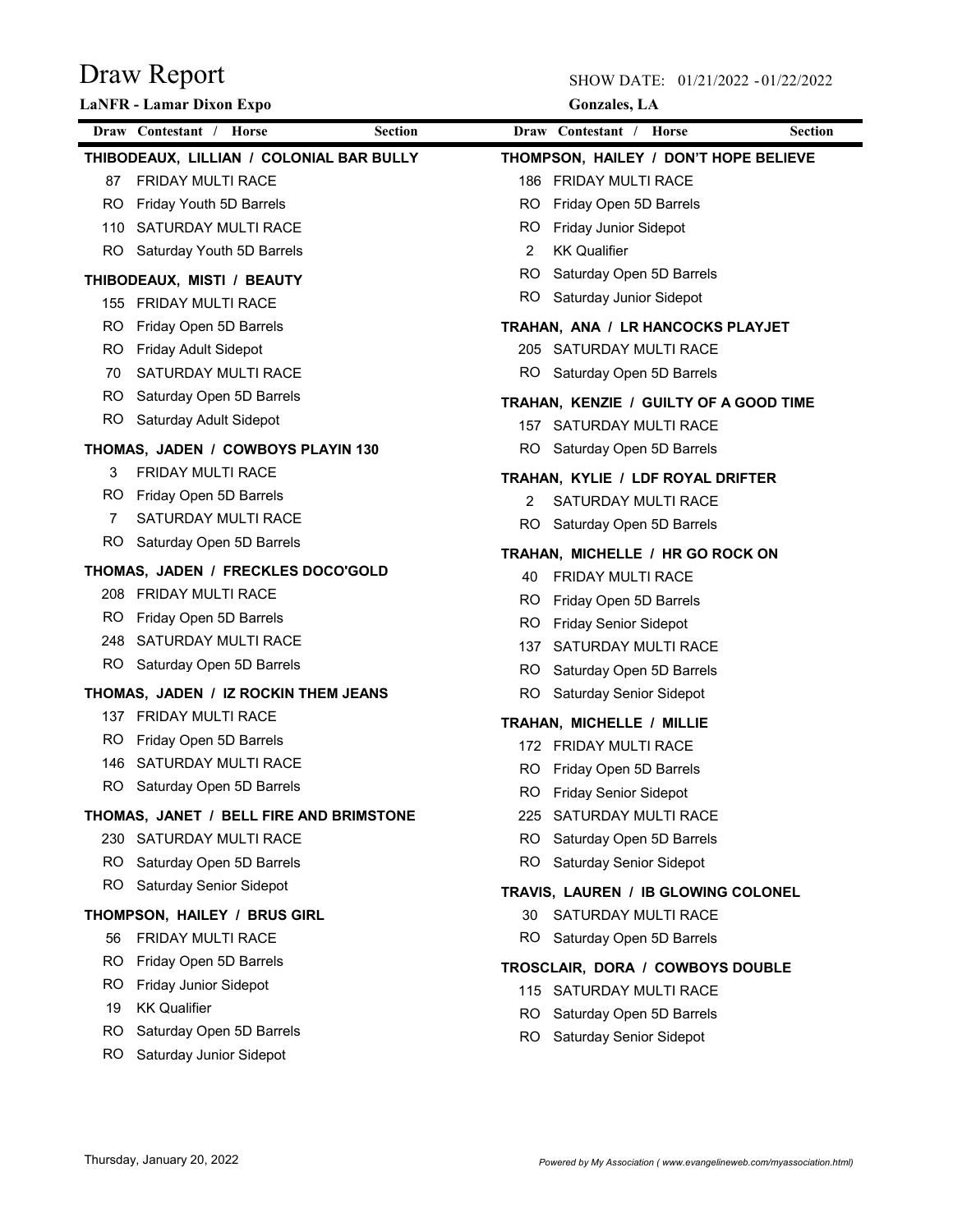|     | <b>LaNFR</b> - Lamar Dixon Expo           |           | <b>Gonzales</b> , LA                            |                |
|-----|-------------------------------------------|-----------|-------------------------------------------------|----------------|
|     | Draw Contestant / Horse<br><b>Section</b> |           | Draw Contestant / Horse                         | <b>Section</b> |
|     | TUCKER, WES / EARLY EASTER MORNIN         |           | <b>WALLACE, PAYTON / BAY BAR CASINO</b>         |                |
| 17  | RAISE THE STAKES SHOOTOUT                 |           | 156 FRIDAY MULTI RACE                           |                |
| 56  | SATURDAY MULTI RACE                       | RO.       | Friday Open 5D Barrels                          |                |
|     | RO Saturday Open 5D Barrels               |           | 208 SATURDAY MULTI RACE                         |                |
|     | RO Saturday Adult Sidepot                 |           | RO Saturday Open 5D Barrels                     |                |
|     | TUCKER, WES / SHEZMYREMEDYTAFAME          |           | WALTMAN, ADDISON / ACE                          |                |
|     | 152 FRIDAY MULTI RACE                     |           | 209 SATURDAY MULTI RACE                         |                |
| RO. | Friday Open 5D Barrels                    |           | RO Saturday Youth 5D Barrels                    |                |
| RO. | Friday Adult Sidepot                      |           | RO Saturday Open 5D Barrels                     |                |
|     | 203 SATURDAY MULTI RACE                   |           | WALTMAN, HUTSON / MAUI                          |                |
|     | RO Saturday Open 5D Barrels               |           | 201 SATURDAY MULTI RACE                         |                |
|     | RO Saturday Adult Sidepot                 |           | RO Saturday Youth 5D Barrels                    |                |
|     | TYLER, STACY / JET PASS THE FRENCHMAN     | RO.       | Saturday Open 5D Barrels                        |                |
|     | 143 FRIDAY MULTI RACE                     |           | WARE, BRITTANY / BAY                            |                |
| RO. | Friday Open 5D Barrels                    |           | 144 FRIDAY MULTI RACE                           |                |
|     | 105 SATURDAY MULTI RACE                   | RO.       | Friday Open 5D Barrels                          |                |
|     | RO Saturday Open 5D Barrels               |           | 117 SATURDAY MULTI RACE                         |                |
|     | VERRET, NICCOLE / RUMMI                   | RO.       | Saturday Open 5D Barrels                        |                |
|     | 191 FRIDAY MULTI RACE                     |           | WARREN, EMILY / ROCKET ON THE MOON              |                |
| RO. | Friday Open 5D Barrels                    | 91        | SATURDAY MULTI RACE                             |                |
|     | 114 SATURDAY MULTI RACE                   | RO.       | Saturday Open 5D Barrels                        |                |
|     | RO Saturday Open 5D Barrels               |           | WESTBROOK, JAYDA / MUSTBDOINSUMTHINRITE         |                |
|     | VIDRINE, JENNY / NO TIME TA BLINK         | 75        | <b>FRIDAY MULTI RACE</b>                        |                |
| 67  | <b>FRIDAY MULTI RACE</b>                  | RO.       | Friday Open 5D Barrels                          |                |
| RO. | Friday Open 5D Barrels                    |           | RO Friday Junior Sidepot                        |                |
| RO. | Friday Adult Sidepot                      | 69        | SATURDAY MULTI RACE                             |                |
| 231 | SATURDAY MULTI RACE                       | <b>RO</b> | Saturday Open 5D Barrels                        |                |
| RO. | Saturday Open 5D Barrels                  | RO.       | Saturday Junior Sidepot                         |                |
| RO. | Saturday Adult Sidepot                    |           | <b>WESTBROOK, JAYDA / WAITIN ON THE MAILMAN</b> |                |
|     | <b>WALKER, HALEY / ROOSTER</b>            |           | 193 FRIDAY MULTI RACE                           |                |
| 62  | <b>FRIDAY MULTI RACE</b>                  | RO.       | Friday Open 5D Barrels                          |                |
| RO. | Friday Open 5D Barrels                    | RO.       | Friday Junior Sidepot                           |                |
| RO. | <b>Friday Adult Sidepot</b>               | 156       | SATURDAY MULTI RACE                             |                |
| 194 | SATURDAY MULTI RACE                       | RO.       | Saturday Open 5D Barrels                        |                |
| RO. | Saturday Open 5D Barrels                  | RO.       | Saturday Junior Sidepot                         |                |
| RO. | Saturday Adult Sidepot                    |           |                                                 |                |
|     | WALLACE, KELLIE / PURPLE RAIN             |           |                                                 |                |
|     | 166 FRIDAY MULTI RACE                     |           |                                                 |                |
| RO. | Friday Open 5D Barrels                    |           |                                                 |                |
| 107 | SATURDAY MULTI RACE                       |           |                                                 |                |
| RO. | Saturday Open 5D Barrels                  |           |                                                 |                |